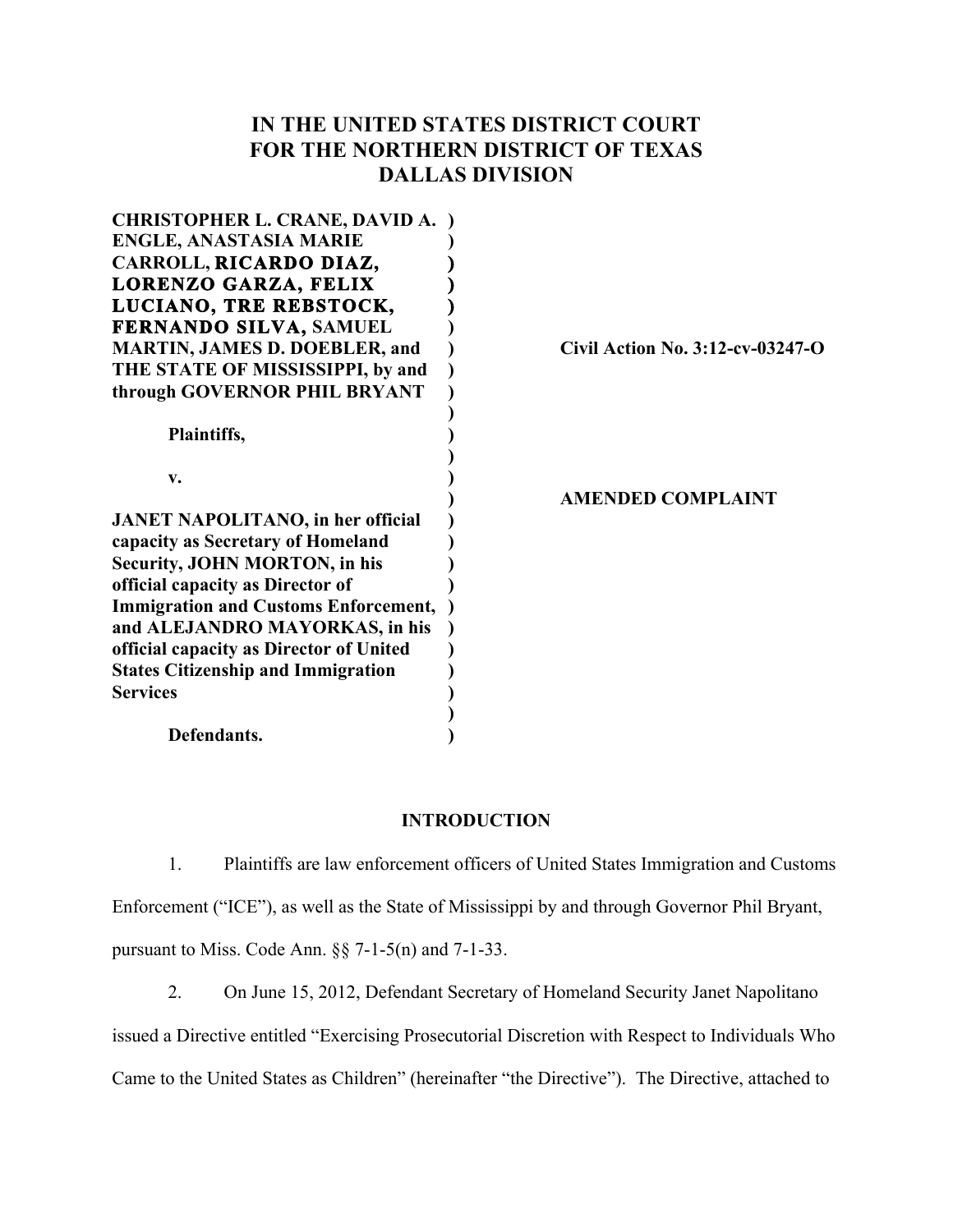this Complaint as Appendix A, instructs ICE officers to refrain from placing certain aliens who are unlawfully present in the United States ("illegal aliens") into removal proceedings, and to take actions to facilitate the granting of deferred action to aliens who are unlawfully present in the United States. The Directive also directs DHS personnel to grant employment authorization to certain beneficiaries of the Directive.

3. The requirements that an unlawfully present alien must assert to be granted the privileges described in the Directive are that the alien:

• came to the United States under the age of sixteen;

• has continuously resided in the United States for a least five years preceding June 15, 2012, and was present in the United States on June 15, 2012;

• is currently in school, has graduated from high school, has obtained a general education development certificate, or is an honorably discharged veteran of the Coast Guard or Armed Forces of the United States;

• has not been convicted of a felony offense, a significant misdemeanor offense, or multiple misdemeanor offenses, and does not otherwise pose a threat to national security or public safety; and

• is not above the age of thirty.

4. The Directive commands ICE officers to violate federal law, as detailed below, commands ICE officers to violate their oaths to uphold and support federal law, violates the Administrative Procedure Act, unconstitutionally usurps and encroaches upon the legislative powers of Congress, as defined in Article I of the United States Constitution, and violates the obligation of the executive branch to faithfully execute the law, as required by Article II, Section 3, of the United States Constitution.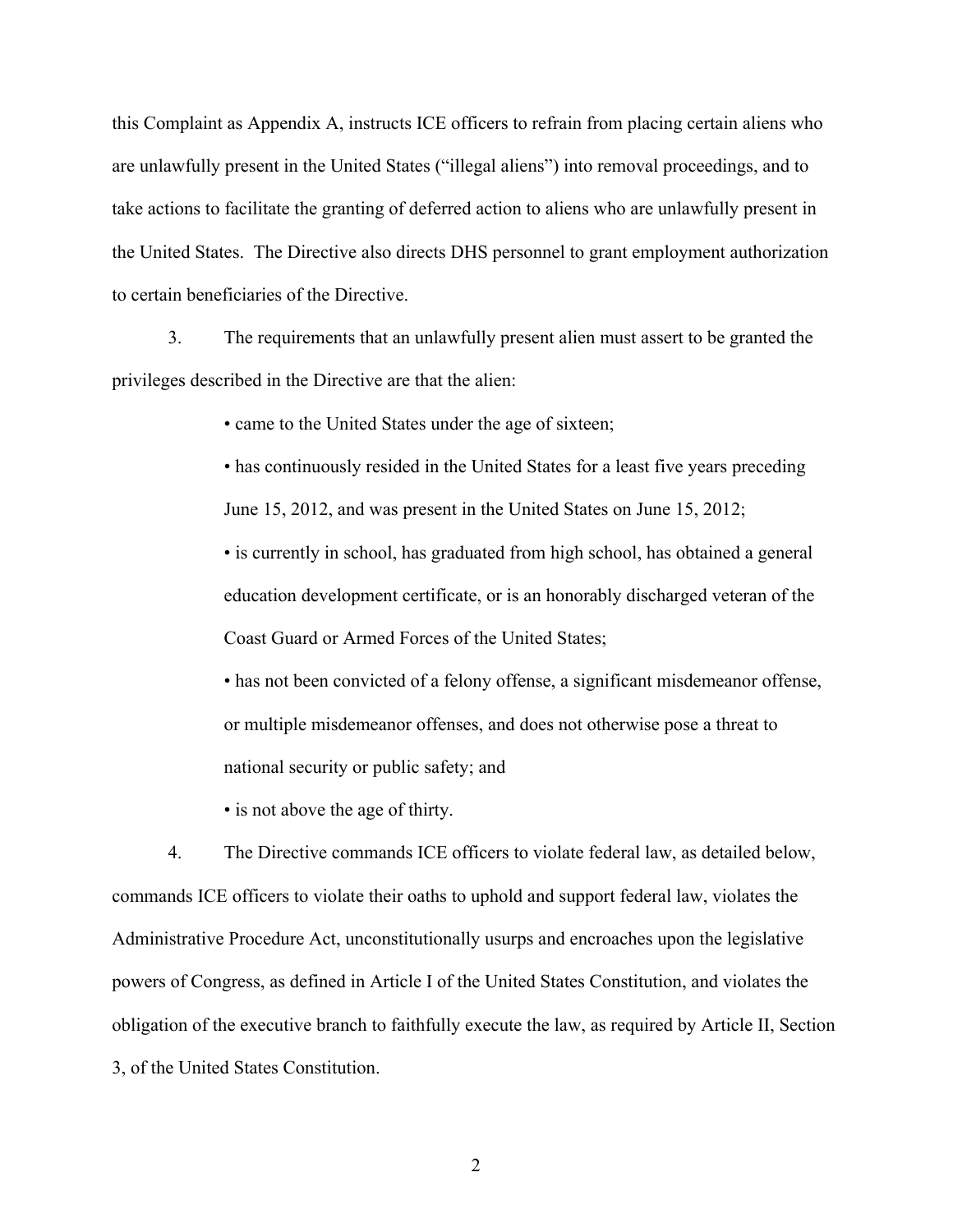5. Plaintiffs bring this civil action to seek injunctive relief preventing the implementation of this unlawful and unconstitutional Directive.

6. This lawsuit seeks to prevent law enforcement officer Plaintiffs from being forced to either violate federal law if they comply with the unlawful Directive or risk adverse employment action if they disobey the unlawful orders of the DHS Secretary.

7. This lawsuit also seeks to protect the State of Mississippi from the fiscal burden imposed upon the State by illegal aliens who would otherwise be placed in removal proceedings and removed from the United States, but for the implementation of the unlawful Directive.

8. This lawsuit also seeks to preserve the balance of legislative and executive powers established by the United States Constitution.

### **THE PARTIES**

# **Plaintiffs**

9. Plaintiff Christopher L. Crane is an ICE Deportation Officer. He serves in Enforcement and Removal Operations at the Salt Lake City Field Office at 2975 Decker Lake Drive, Stop A, in West Valley City, Utah. He is also the President of the ICE Agents and Officers Union, AFGE Council #118. As an ICE Deportation Officer, Crane is authorized by law to, *inter alia*, arrest aliens for administrative immigration violations or for any criminal offense against the United States and execute administrative and criminal arrest warrants.

10. Plaintiff David A. Engle is an ICE Immigration Enforcement Agent. He serves in Enforcement and Removal Operations at the Dallas Field Office at 8101 N. Stemmons Freeway, in Dallas, Texas. As an ICE Immigration Enforcement Agent, Engle is authorized to, *inter alia*, arrest aliens for immigration violations, arrest any person for felonies regulating the admission or removal of aliens, and execute administrative arrest warrants for aliens.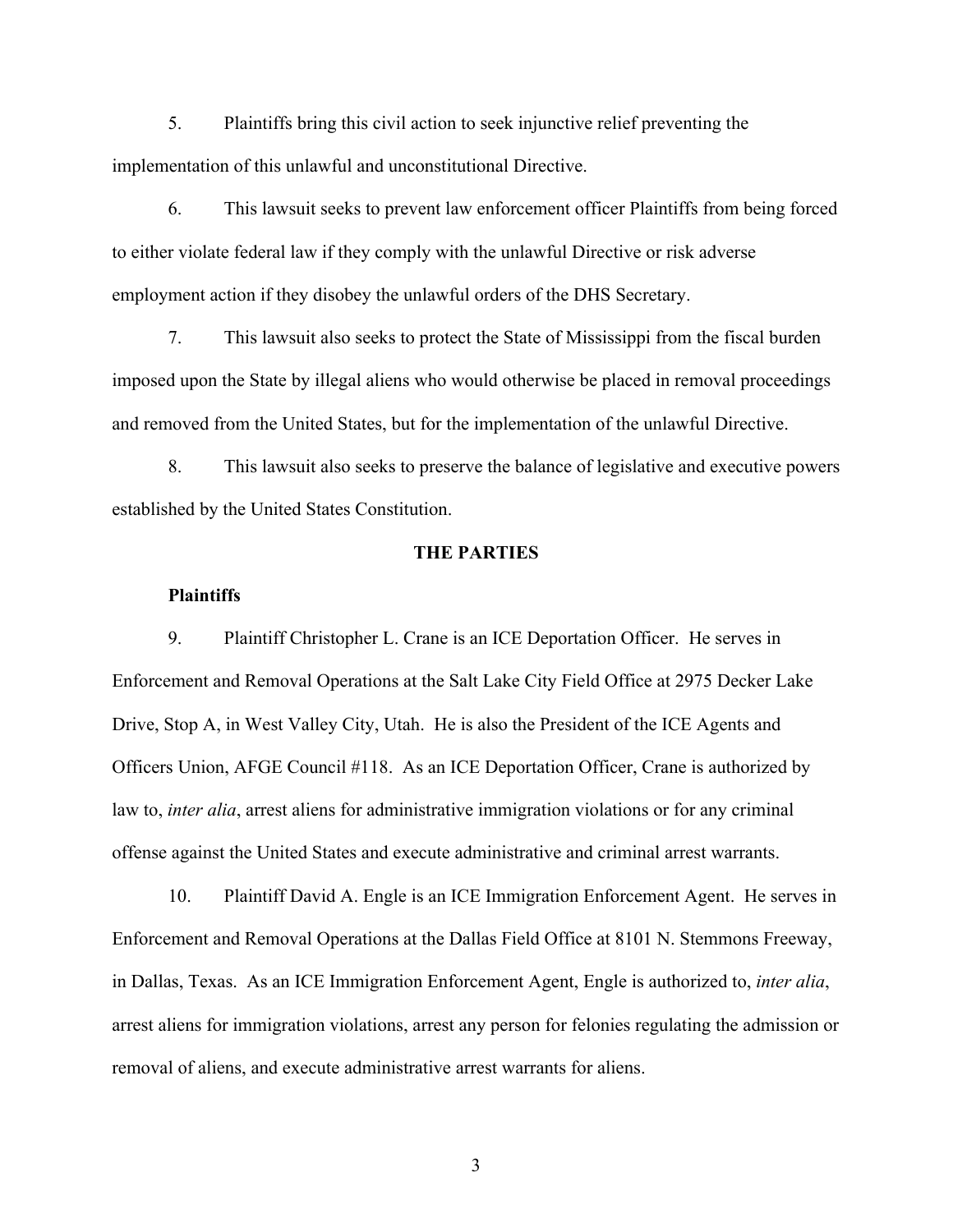11. Plaintiff Anastasia Marie Carroll is an ICE Immigration Enforcement Agent. She serves in Enforcement and Removal Operations at the El Paso Field Office at 1545 Hawkins Boulevard, in El Paso, Texas. As an ICE Immigration Enforcement Agent, Carroll is authorized to, *inter alia*, arrest aliens for immigration violations, arrest any person for felonies regulating the admission or removal of aliens, and execute administrative arrest warrants for aliens.

12. Plaintiff Ricardo Diaz is an ICE Immigration Enforcement Agent. He serves in Enforcement and Removal Operations at the El Paso Field Office at 1545 Hawkins Boulevard, in El Paso, Texas. As an ICE Immigration Enforcement Agent, Diaz is authorized to, *inter alia*, arrest aliens for immigration violations, arrest any person for felonies regulating the admission or removal of aliens, and execute administrative arrest warrants for aliens.

13. Plaintiff Lorenzo Garza is an ICE Immigration Enforcement Agent. He serves in Enforcement and Removal Operations at the Port Isabel Detention Center at 27791 Buena Vista Boulevard, in Los Fresnos, Texas. As an ICE Immigration Enforcement Agent, Garza is authorized to, *inter alia*, arrest aliens for immigration violations, arrest any person for felonies regulating the admission or removal of aliens, and execute administrative arrest warrants for aliens.

14. Plaintiff Felix Luciano is an ICE Immigration Enforcement Agent. He serves in Enforcement and Removal Operations at the San Diego Field Office at 880 Front Street, Suite B-2232, in San Diego, California. As an ICE Immigration Enforcement Agent, Luciano is authorized to, *inter alia*, arrest aliens for immigration violations, arrest any person for felonies regulating the admission or removal of aliens, and execute administrative arrest warrants for aliens.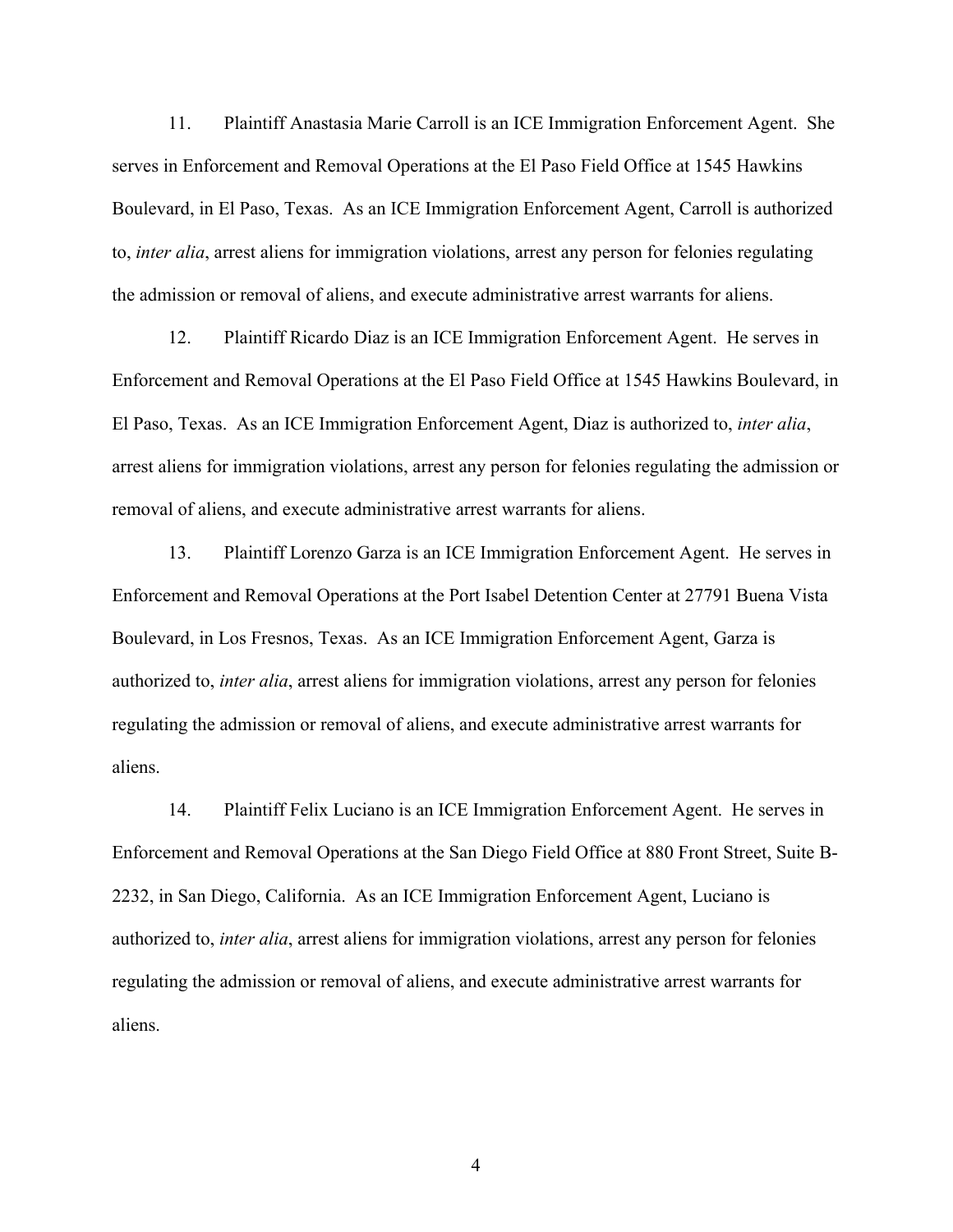15. Plaintiff Tre Rebstock is an ICE Immigration Enforcement Agent. He serves in Enforcement and Removal Operations at the Houston Field Office at 7405 C-1 Highway 75 South, in Huntsville, Texas. As an ICE Immigration Enforcement Agent, Rebstock is authorized to, *inter alia*, arrest aliens for immigration violations, arrest any person for felonies regulating the admission or removal of aliens, and execute administrative arrest warrants for aliens.

16. Plaintiff Fernando Silva is an ICE Immigration Enforcement Agent. He serves in Enforcement and Removal Operations at the El Paso Field Office at 1545 Hawkins Boulevard, in El Paso, Texas. As an ICE Immigration Enforcement Agent, Silva is authorized to, *inter alia*, arrest aliens for immigration violations, arrest any person for felonies regulating the admission or removal of aliens, and issue administrative arrest warrants for aliens.

17. Plaintiff Samuel Martin is an ICE Immigration Enforcement Agent. He serves in Enforcement and Removal Operations in the El Paso Field Office at 8915 Montana Avenue, in El Paso, Texas. As an ICE Immigration Enforcement Agent, Martin is authorized to, *inter alia*, arrest aliens for immigration violations, arrest any person for felonies regulating the admission or removal of aliens, and execute administrative arrest warrants for aliens.

18. Plaintiff James D. Doebler is an ICE Deportation Officer. He serves in Enforcement and Removal Operations in the Dover Sub-Office at 1305 McD Drive, in Dover, Delaware. As an ICE Deportation Officer, Doebler is authorized by law to, *inter alia*, arrest aliens for administrative immigration violations or for any criminal offense against the United States and execute administrative and criminal arrest warrants.

19. Each ICE plaintiff is authorized to execute the laws of the United States pursuant to statutory authority and delegated authority under regulations of the Department of Homeland Security.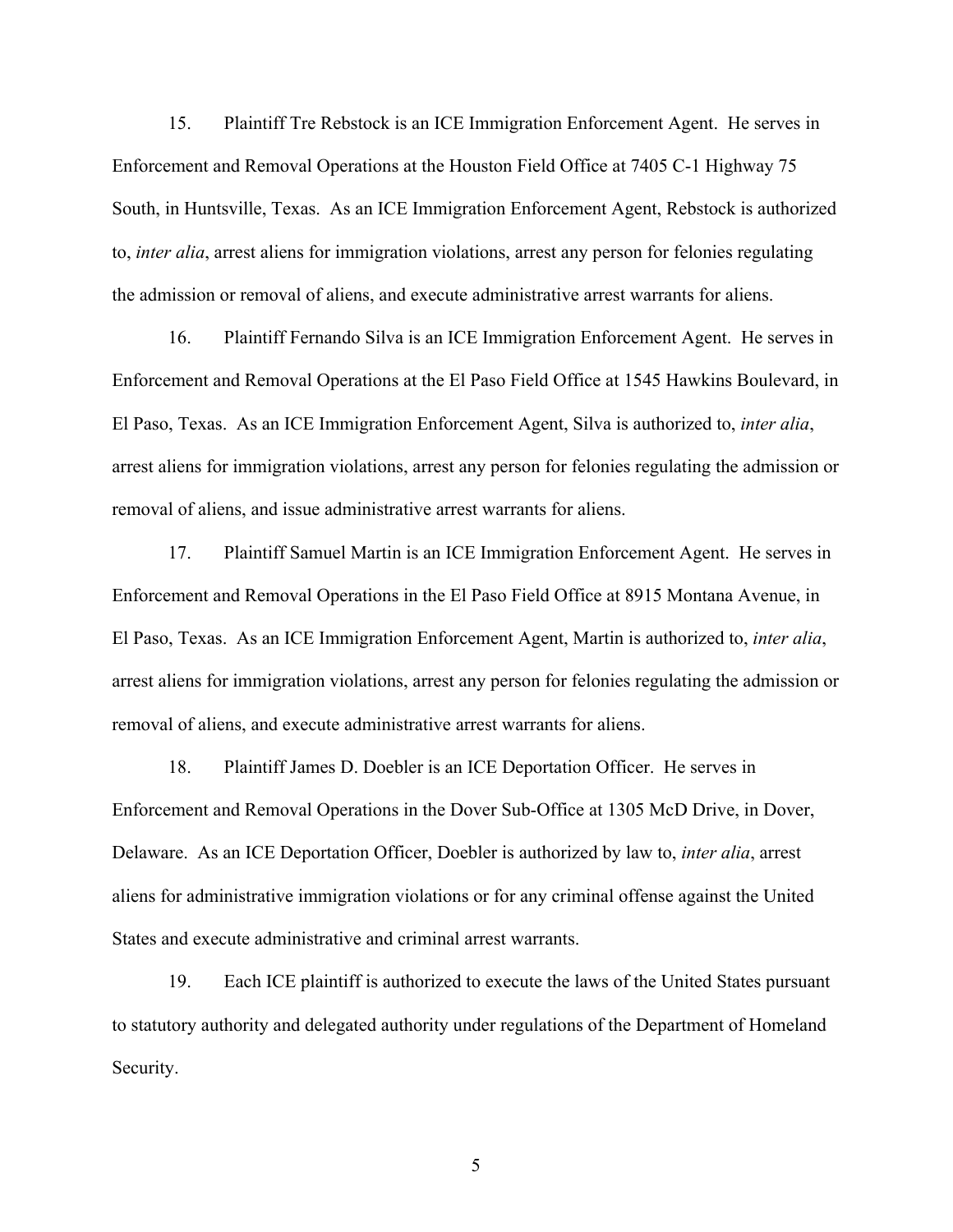20. Illegal immigration imposes a wide variety of significant fiscal costs on Plaintiff the State of Mississippi and its taxpayers, including but not limited to: costs associated with educating illegal aliens in the State's K-12 school system; costs related to uncompensated healthcare provided by state agencies, hospitals, and clinics; law enforcement costs associated with arresting, prosecuting, and incarcerating illegal aliens in the State's criminal justice system; and lost tax revenues and economic losses related to illegal aliens who work "off the books" and thereby avoid paying state taxes and/or who send "remittances" to relatives in foreign countries, diverting dollars that otherwise would remain in the State's economy and generate additional state tax revenues.

21. Governor Phil Bryant brings this suit on behalf of the State of Mississippi pursuant to Miss. Code Ann. §§ 7-1-5(n) and 7-1-33.

### **Defendants**

22. Defendant Janet Napolitano is the Secretary of Homeland Security and the head of the United States Department of Homeland Security ("DHS") and in her official capacity is responsible for the enforcement of federal immigration laws, 6 U.S.C. § 112, 8 U.S.C. § 1101, et seq., pursuant to 8 U.S.C. § 1103(a)(2).

23. Defendant John Morton is the Director of United States Immigration and Customs Enforcement (ICE) and in his official capacity is responsible for administering all operations of ICE. Defendant Morton is not authorized to promulgate regulations implementing the Immigration and Nationality Act.

24. Defendant Alejandro Mayorkas is the Director of United States Citizenship and Immigration Services (USCIS) and in his official capacity is responsible for administering all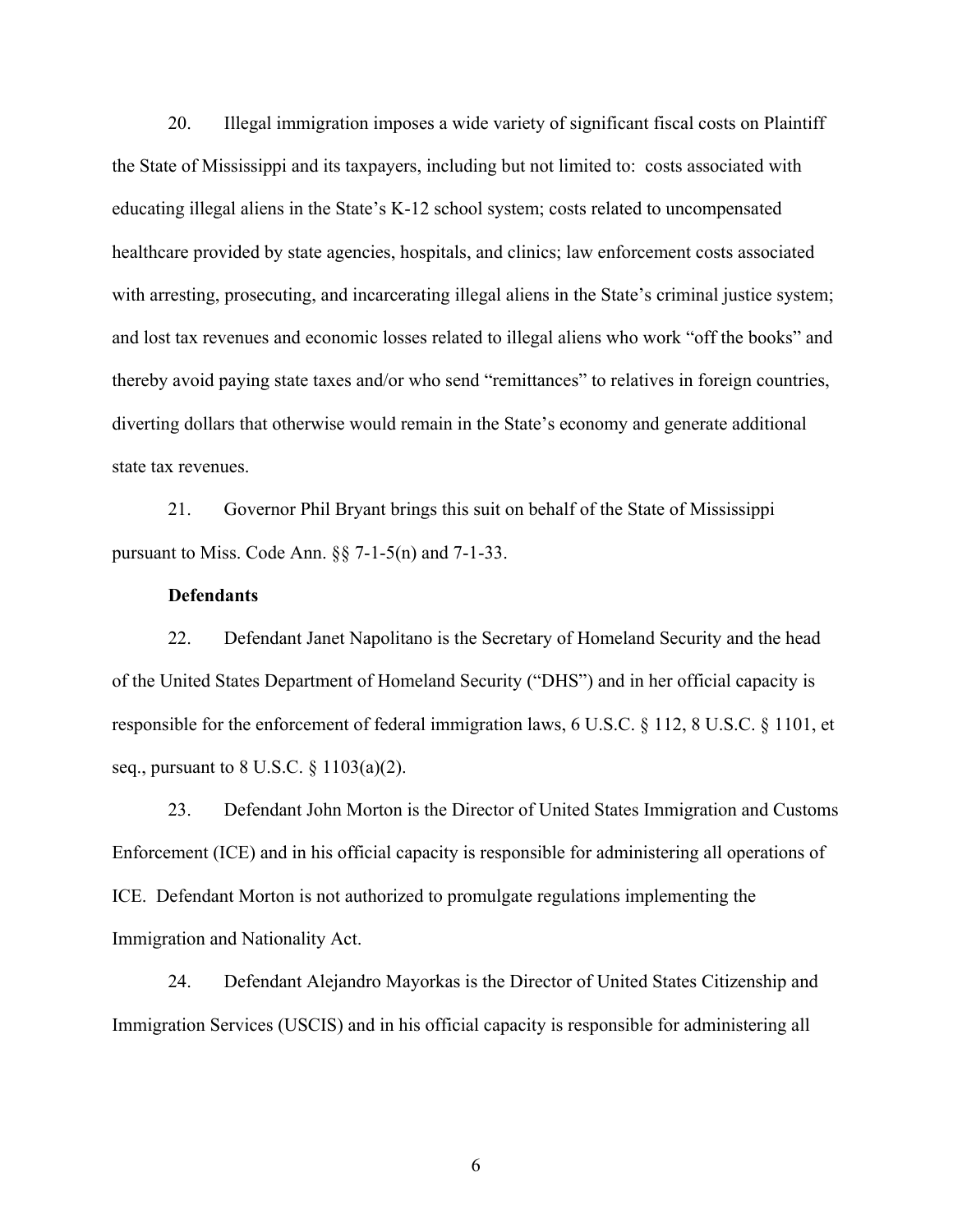operations of USCIS. Defendant Mayorkas is not authorized to promulgate regulations implementing the Immigration and Nationality Act.

25. Defendant Napolitano issued the Directive on June 15, 2012, and is the executive branch official responsible for its implementation by and through her inferior officers and other employees of DHS. Defendant Napolitano is the official authorized to promulgate regulations implementing the Immigration and Nationality Act in the Department of Homeland Security.

### **JURISDICTION AND VENUE**

26. This Court has jurisdiction pursuant to 28 U.S.C. § 1331 over Plaintiffs' claims under the Constitution and laws of the United States. This Court is authorized to grant Plaintiffs' requests for declaratory and injunctive relief pursuant to 28 U.S.C. §§ 2201 and 2202.

27. Venue is proper in this judicial district pursuant to 28 U.S.C. § 1391(e) because the majority of the Plaintiffs named in this complaint reside and work in the State of Texas. Plaintiff Engle resides and works in the Northern District of Texas.

#### **THE DIRECTIVE AND RELATED EVENTS**

28. On June 17, 2011, Defendant Morton issued a Memorandum entitled "Exercising Prosecutorial Discretion Consistent with the Civil Immigration Enforcement Priorities of the Agency for the Apprehension, Detention, and Removal of Aliens" (the "Morton Memorandum").

29. On June 15, 2012, Defendant Napolitano issued the Directive.

30. In July 2012, DHS issued the "ERO Supplemental Guidance: Exercising Prosecutorial Discretion With Respect to Individuals Who Came to the United States as Children" which directs Plaintiffs and other DHS personnel to implement the terms of the Directive.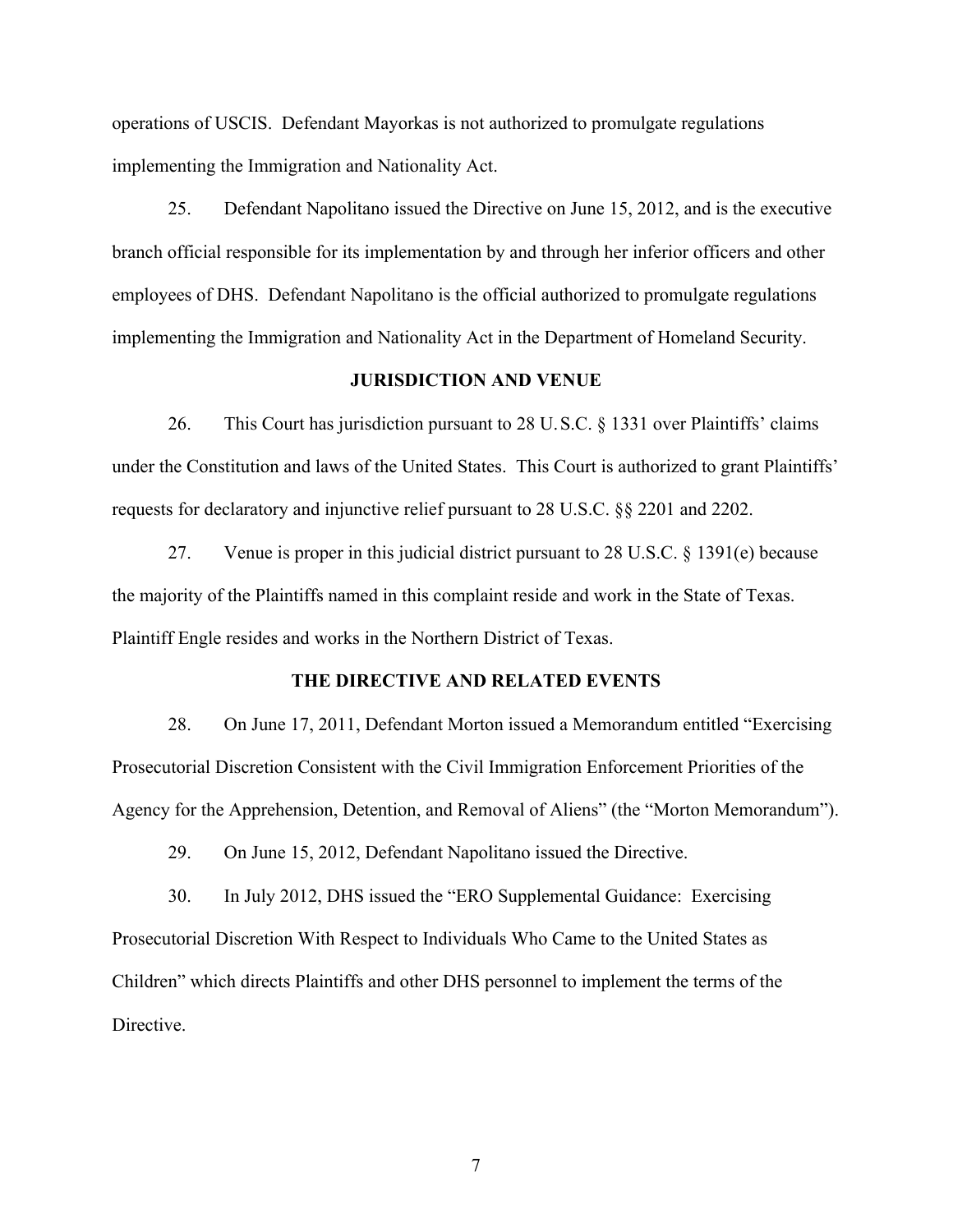31. In early August 2012, DHS issued a document of more than 90 pages explaining how applicants for the benefits of the Directive would be processed by DHS, entitled "National Standard Operating Procedures (SOP): Deferred Action for Childhood Arrivals (DACA) (Form I-821D and Form I-765)."

32. On August 15, 2012, DHS began full implementation of the Directive, including receiving applications and distributing the benefits of deferred action and employment authorization.

33. The orders in the field that have been given to Plaintiffs by their supervisors are that an alien only needs to *claim* that he is covered by the Directive in order to be released and offered the benefits of the Directive. ICE agents are prohibited from demanding that an alien provide proof that he meets the Directive's criteria.

34. On August 16, 2012, DHS published a Federal Register Notice soliciting public comments on the Directive. The Notice offered for review and comment no actual rules that will be promulgated. Instead, it only solicited comments on the questions to be posed on the form that DHS has developed to accept applications for benefits under the Directive. DHS categorized the notice as an "information collection" exercise.

35. According to official estimates provided on August 16, 2012, by the U.S. Citizenship and Immigration Service, pursuant to the Paperwork Reduction Act, the number of aliens unlawfully present in the United States who qualify for the benefits offered by the Directive is estimated to be 1.76 million. Source: U.S. Citizenship and Immigration Services, *Agency Information Collection Activities: Consideration of Deferred Action for Childhood Arrivals, Form I–821D, New Information Collection; Emergency Submission to the Office of Management and Budget; Comment Request*, 77 Fed. Reg. 49451 (Aug. 16, 2012) (1,041,300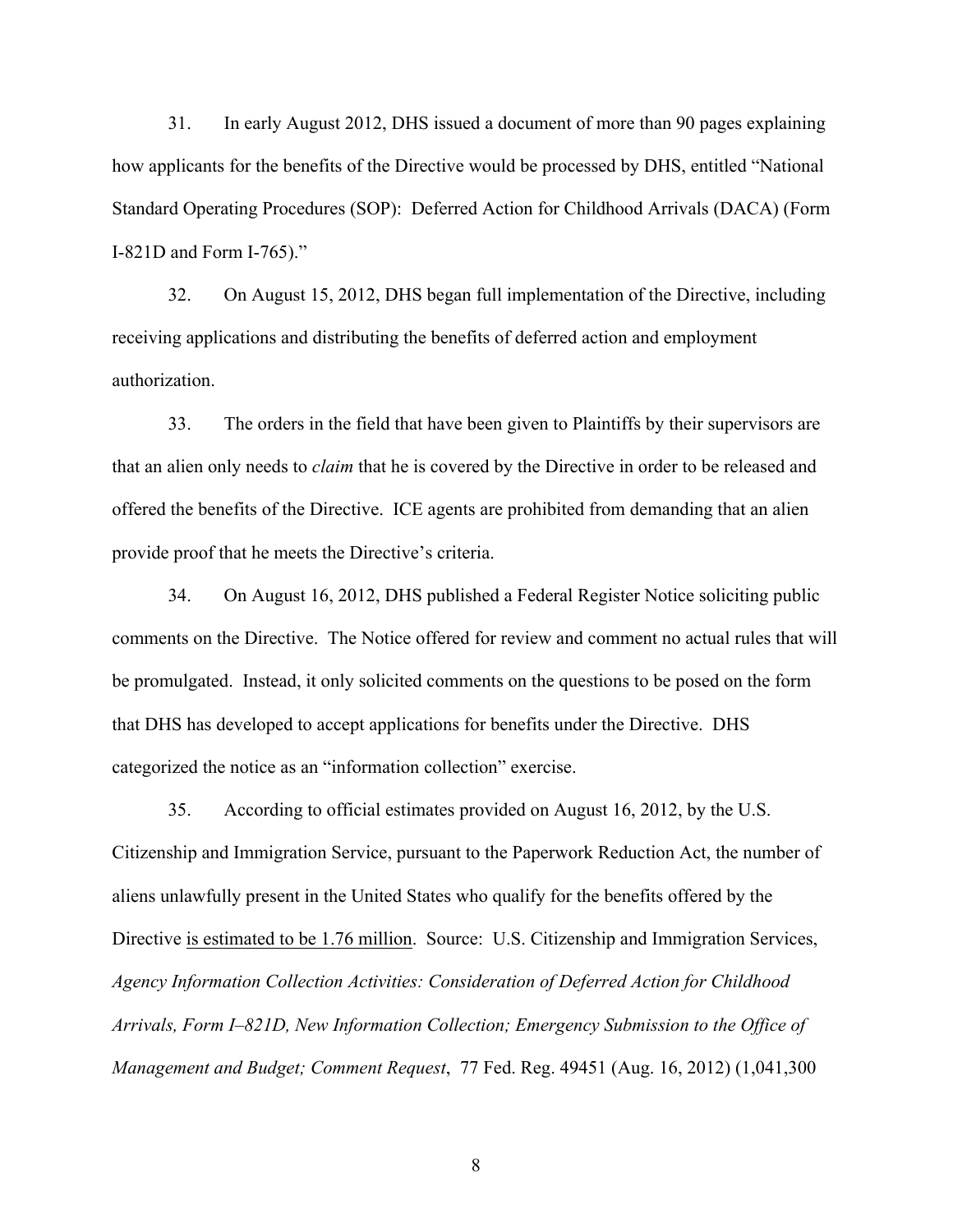estimated total number of responses for new Consideration of Deferred Action for Childhood Arrivals, Form I-821D, USCIS); U.S. Citizenship and Immigration Services, *Agency Information Collection Activities: Application for Employment Authorization, Form I–765, Revision of a Currently Approved Information Collection; Emergency Submission to the Office of Management and Budget; Comment Request*, 77 Fed. Reg. 49453 (Aug. 16, 2012) (estimated 1,761,300 responses related to Application for Employment Authorization Document, Form I– 765, USCIS; 1,385,292 responses related to Biometrics; 1,047,357 responses related to Application for Employment Authorization Document Worksheet, Form I–765WS, USCIS; and 1,761,300 responses to required Passport-Style Photographs).

36. According to DHS, the number of aliens unlawfully present in the United States is estimated to be 11.5 million. Michael Hoefer, Nancy Rytina, and Bryan Baker, "Estimates of the Unauthorized Immigrant Population Residing in the United States: January 2011" (March 2012), available at http://www.dhs.gov/xlibrary/assets/statistics/publications/ois\_ill\_pe\_2011.pdf.

#### **FEDERAL STATUTORY BACKGROUND**

37. In 1996, Congress sought to significantly reduce executive discretion in the enforcement of federal immigration laws: "[I]mmigration law enforcement is as high a priority as other aspects of Federal law enforcement, and illegal aliens do not have the right to remain in the United States undetected and unapprehended." H.R. Rep. 104-725 (1996), at 383.

38. Enacted in 1996, 8 U.S.C. § 1225(a)(1) provides that "an alien present in the United States who has not been admitted … shall be deemed for purposes of this chapter an applicant for admission."

39. 8 U.S.C.  $\S$  1225(a)(3) provides that all applicants for admission "shall be inspected by immigration officers."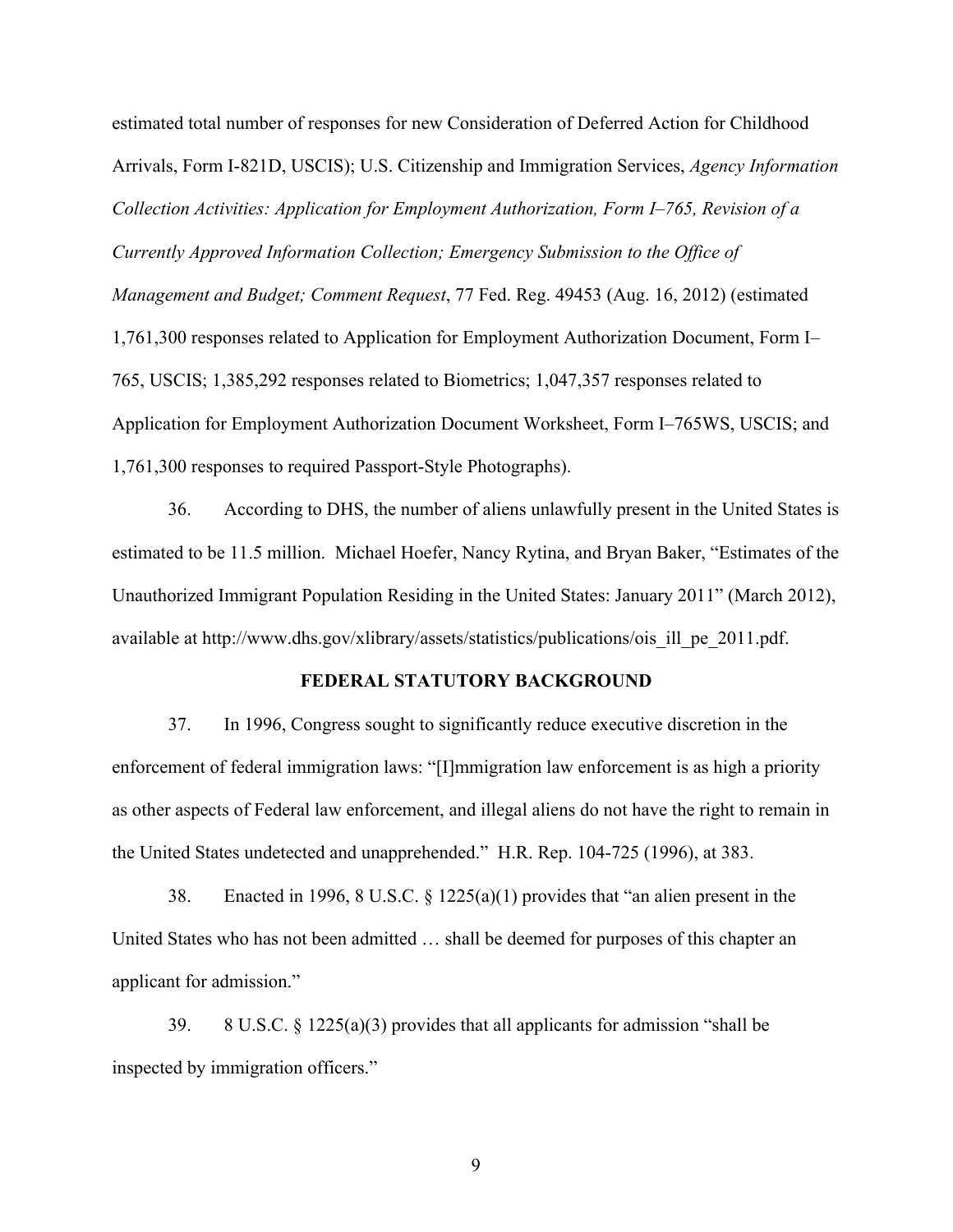40. 8 U.S.C. § 1225(b)(2)(A) mandates that "if the examining immigration officer determines that an alien seeking admission is not *clearly and beyond a doubt* entitled to be admitted, the alien shall be detained for a proceeding under section 1229a of this title." (emphasis added).

41. Deferred action is not specifically authorized anywhere in federal law. Historically, deferred action has been utilized sparsely for small numbers of aliens in discrete distress pending statutory or foreign policy-mandated regulatory changes. No group of aliens has been granted deferred action in the past 15 years that approaches a fraction of the size of the class of aliens subject to the Directive.

42. Regulations describe deferred action only in the application sense as authorizing employment upon *application* in 8 C.F.R. § 274a.12(c)(14), or application for social security benefits, 8 C.F.R. § 1.3(a)(4)(vi). Accordingly, "deferred action" is a substantive government *benefit*.

43. Federal regulations do not authorize the Secretary to grant deferred action wholesale to a large number of illegal aliens.

44. Eligibility for a substantive immigration benefit may not be conferred as a matter of prosecutorial discretion, but only by regulations promulgated under authority delegated by Congress, consistent with the terms of the law authorizing the regulations.

45. By definition, "prosecutorial discretion" cannot be used to confer a substantive benefit.

46. USCIS is not a law enforcement agency and has no "prosecutorial" authority. As such, USCIS cannot exercise "prosecutorial discretion."

#### **HARM**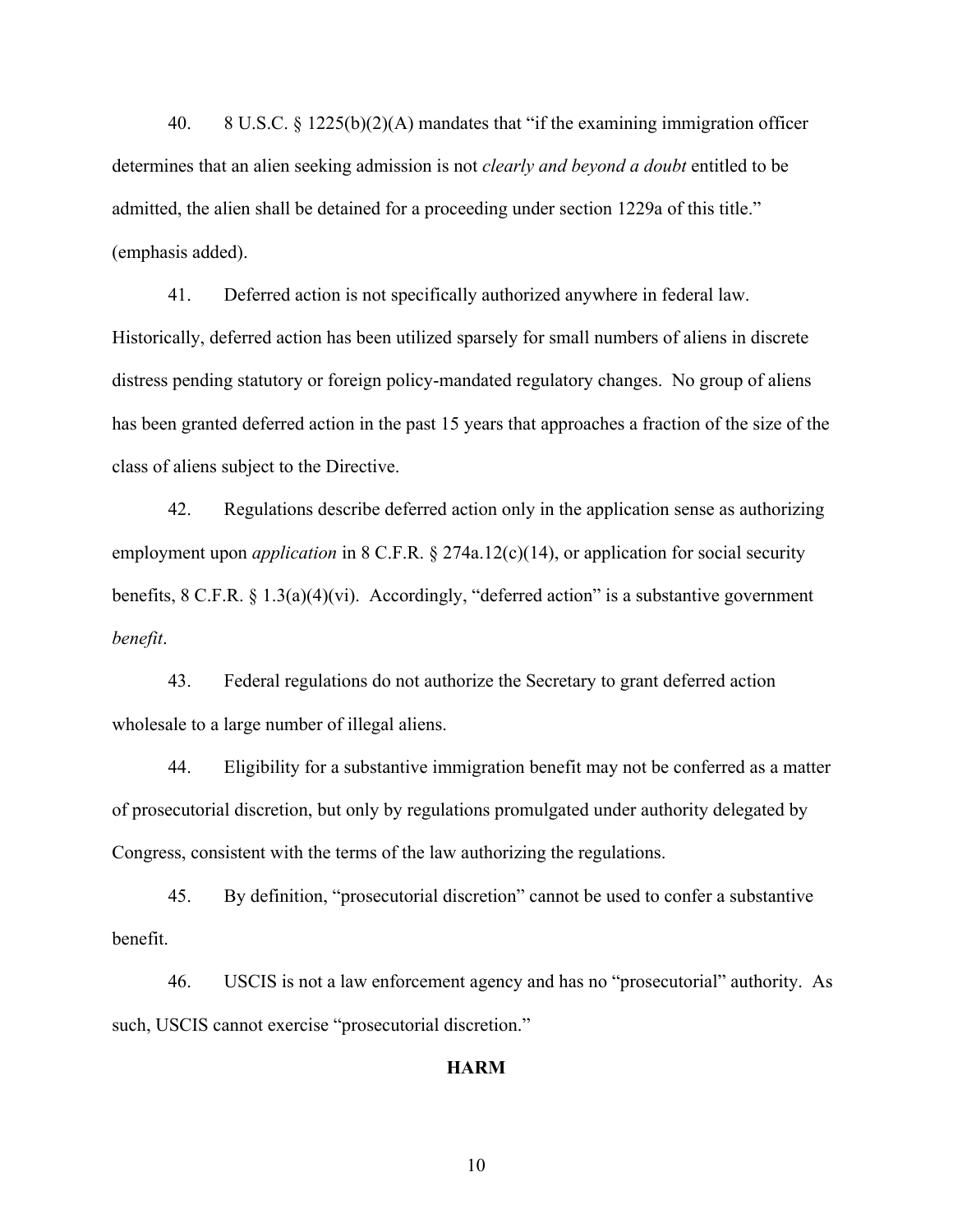47. ICE Plaintiffs have each sworn an oath to support and defend the Constitution of the United States and the laws of the United States.

48. ICE Plaintiffs believe that if they follow the Directive, they will be violating their oath of office, as well as violating several laws of the United States.

49. ICE Plaintiffs reasonably fear, based upon official communications to them, their knowledge of communications to Plaintiff Doebler, Plaintiff Martin, and Plaintiff Crane from their superiors, past events, and public sources, that if they follow the requirements of federal law, contrary to the "Directive," and arrest an alien or issue an alien an Notice to Appear (NTA) in removal proceedings, they will be disciplined or suffer other adverse employment consequences.

50. Plaintiff James D. Doebler arrested an alien who was unlawfully present in the United States and issued the alien an NTA, contrary to the general directions of his supervisors that he should decline to issue NTAs to certain illegal aliens. Plaintiff Doebler was issued a Notice of Proposed Suspension. Plaintiff Doebler is facing a three-day suspension for arresting and processing the alien for a hearing rather than exercising the "prosecutorial discretion" commanded by his supervisors. Plaintiff Doebler requested a written directive ordering him not to issue the NTA. His supervisors have refused to give him a written directive and would not sign any paperwork authorizing the use of "prosecutorial discretion."

51. Plaintiff Doebler reasonably fears, based on his past experience, that if he follows the requirements of federal law, contrary to the "Directive," and arrests an alien or issues the alien an NTA, he will be disciplined again. He reasonably fears that a second disciplinary action will result in the loss of his job.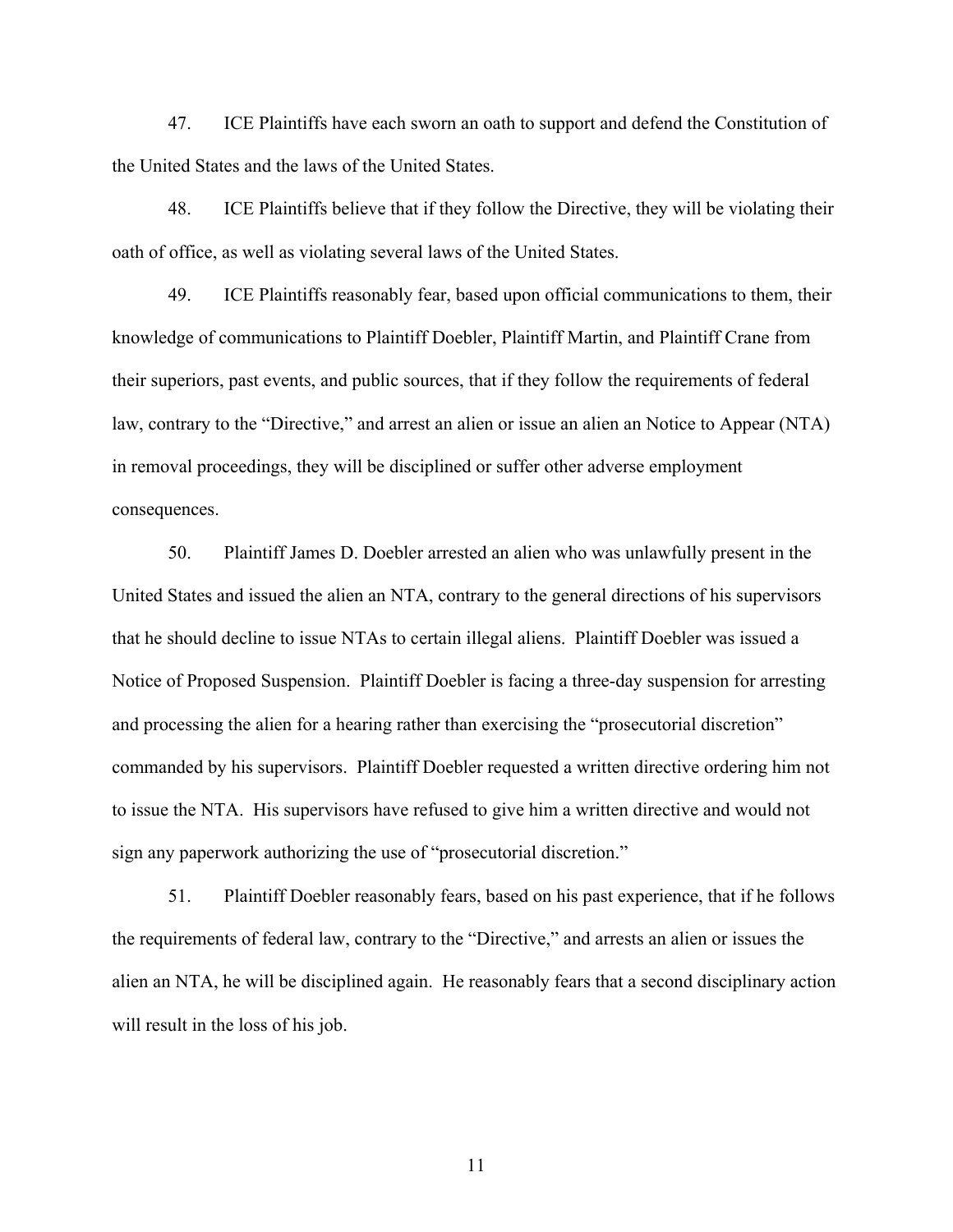52. On July 17, 2012, Plaintiff Samuel Martin, along with another immigration enforcement agent, picked up an illegal alien from the El Paso County Jail. While the agents were trying to place the alien in the vehicle, the alien attempted to escape, and resisted and assaulted Plaintiff Martin and his colleague. The agents regained custody of the alien and transported him to the El Paso Criminal Alien Program office for processing. Plaintiff Martin's supervisors ordered him to release the alien without any charges being filed against the alien and ordered Plaintiff Martin not to issue an NTA. The agents who were present protested the release of the alien; but they were told "it was a management decision, based on the President's new immigration policies." No supervisor ever asked the agents if they were injured or if they needed assistance. It is the understanding of Plaintiff Martin, reflected in his signed statement concerning the incident, that his supervisors gave him these orders based on the Directive.

53. On January 25, 2012, Plaintiff Christopher L. Crane, in his capacity as President of the ICE Agents and Officers Union, filed a Demand to Bargain with Defendants, expressing significant concerns with the Morton Memorandum, including that the actions that ICE agents would have to take or not take under it were contrary to federal law. The Demand to Bargain included the proposal that: "No employee will be subject to disciplinary or adverse action for refusing to obey an unlawful order."

54. On April 5, 2012, Plaintiff Christopher L. Crane, in his capacity as President of the ICE Agents and Officers Union, submitted Additional Proposals, reiterating that officers should not be subject to discipline or adverse action for refusing to obey an unlawful order. Plaintiff Crane also filed an Information Request at that time.

55. On August 20, 2012, nearly eight months after the January 25, 2012, Demand to Bargain, Defendant Morton sent a letter to the ICE Agents and Officers Union merely indicating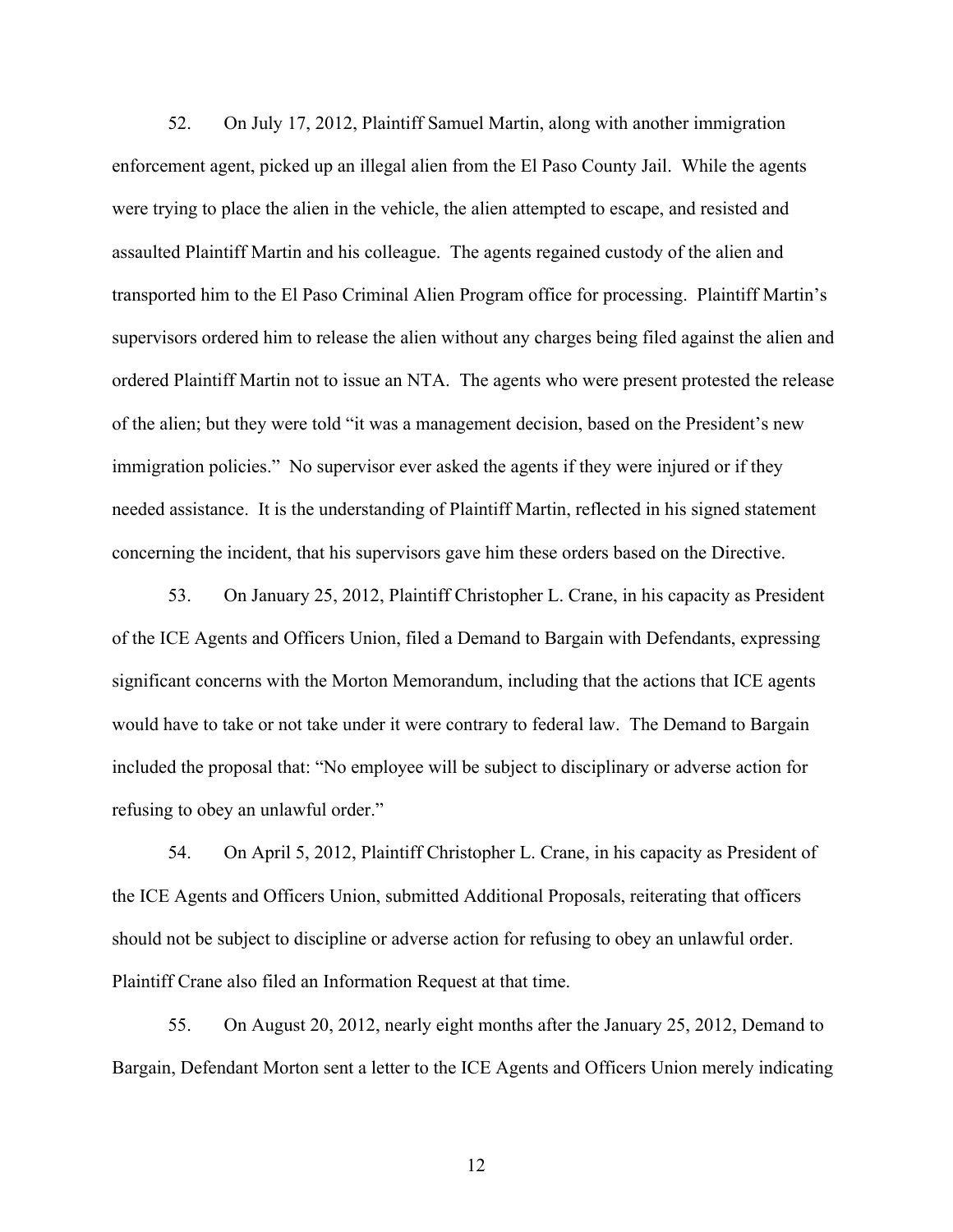that Defendant Morton "may" formally respond to the January 25, 2012, Demand to Bargain and the April 5, 2012, Additional Proposals at an unspecified time in the future. In the past, when confronted with a Demand to Bargain letter, Defendants have ultimately refused to bargain at all and have refused to make any changes to their policies.

56. As of the filing of this complaint, Defendants have not changed ICE policies in any way in response to Plaintiff Crane's January 25, 2012, Demand to Bargain and April 5, 2012, Additional Proposals.

57. ICE Plaintiffs reasonably expect that the filing of a similar Demand to Bargain in order to protest the Directive would be treated in a similarly non-responsive manner, and that it would not result in any response or alteration of the Directive policy.

58. Because ICE Plaintiffs are now being ordered to implement the Directive, they have an immediate and urgent need for relief. They are being ordered to violate federal law and are facing discipline or adverse employment action if they follow federal law.

59. Defendants Napolitano and Morton are obligated, under the terms of their signed agreement with the ICE Agents and Officers Union, to issue an "Article 9A Notice of Proposed Change" prior to the alteration of agency policies. The purpose of such a Notice is to allow ICE agents and officers to provide input regarding proposed agency policies. No such Notice was issued prior to the June 15, 2012, Directive or its August 15, 2012, implementation date.

60. Plaintiff the State of Mississippi will be compelled to bear the foreseeable fiscal costs of the illegal aliens residing in Mississippi who are not placed in removal proceedings, who are granted deferred action, or who are otherwise permitted to remain in the State of Mississippi, as a direct consequence of the Directive.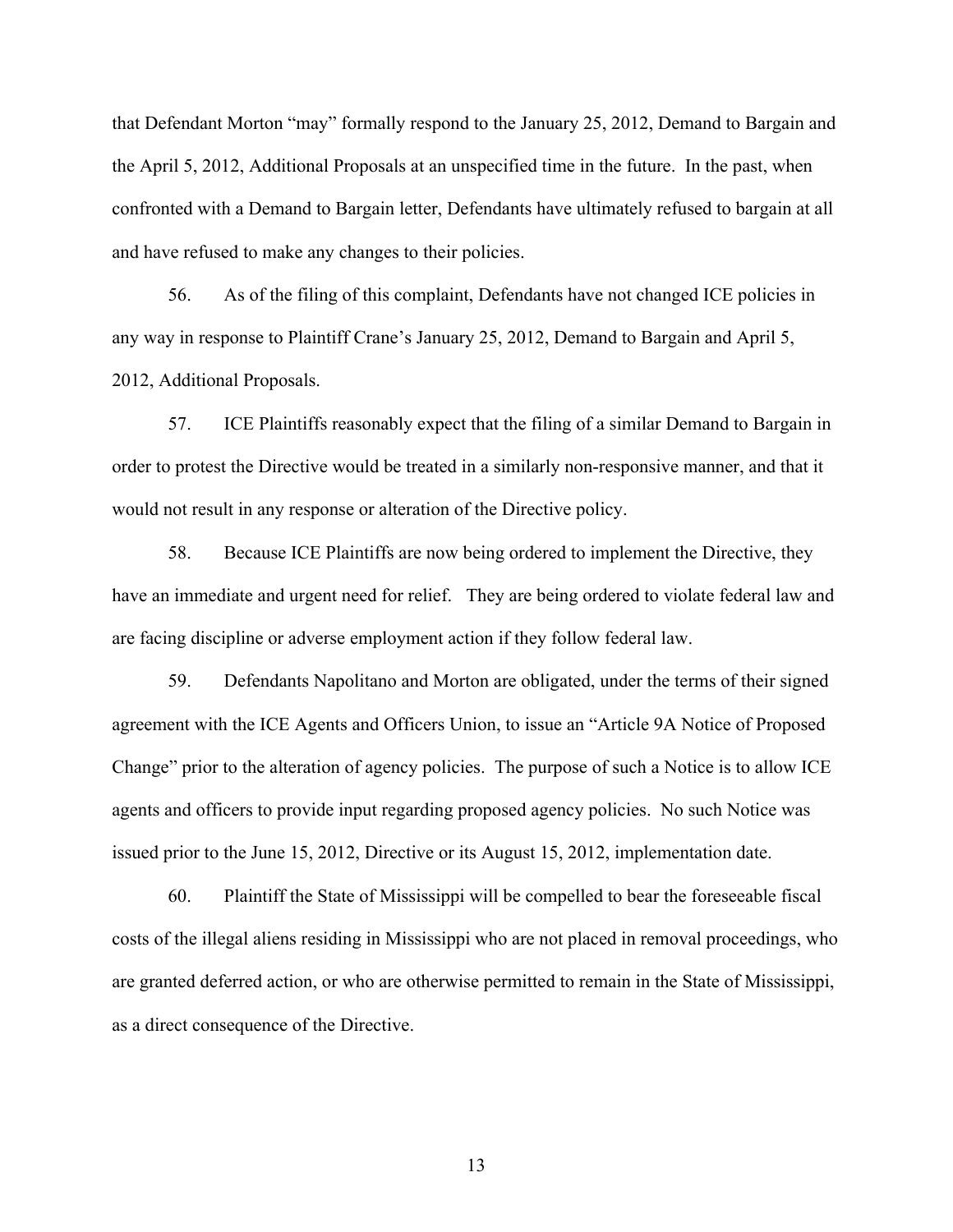61. Mississippi Governor Phil Bryant formerly served as the State Auditor of Mississippi. In that capacity, on February 21, 2006, he issued a report entitled "The Impact of Illegal Immigration on Mississippi: Costs and Population Trends" (OSA Report). A copy of the OSA Report is attached to this Amended Complaint.

62. The OSA Report concluded that the *net* fiscal impact of illegal aliens in the State of Mississippi was at least \$25 million per year. The OSA Report took into consideration the tax contributions made to the State by illegal aliens.

63. The OSA Report was based on an estimate that the number of illegal aliens in Mississippi in 2006 was 49,000. This represented a midpoint among various estimates available at the time. Upon information and belief, the State's current illegal alien population remains that high, if not higher.

64. Prior to the issuance of the Directive, a significant number of illegal aliens aged 30 and younger were removed from the State of Mississippi by the federal government each year.

65. The implementation of the Directive will allow a significant number of illegal aliens aged 30 and younger, who would otherwise have been removed, to remain in the State of Mississippi.

66. The illegal alien beneficiaries of the Directive that remain in the State of Mississippi will impose a net fiscal cost on the State that is foreseeable, estimable, and significant. The sources of that fiscal cost are described in the OSA Report. They include, *inter alia*: costs associated with educating illegal aliens in the State's K-12 school system; costs related to uncompensated healthcare provided by state agencies, hospitals, and clinics; law enforcement costs associated with arresting, prosecuting, and incarcerating illegal aliens in the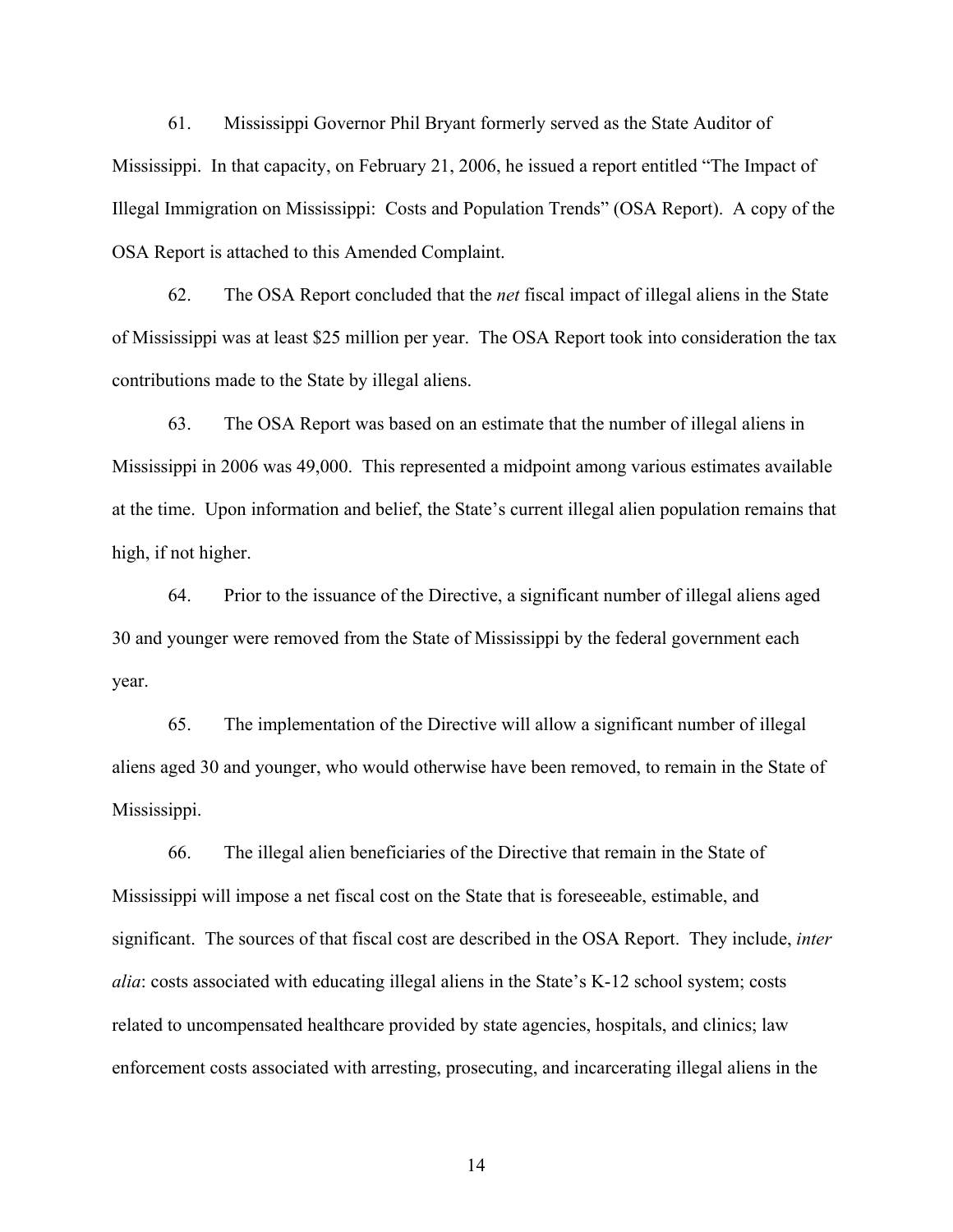State's criminal justice system; and lost tax revenues and economic losses related to illegal aliens who work "off the books" and thereby avoid paying state taxes and/or who send "remittances" to relatives in foreign countries, diverting dollars that otherwise would remain in the State's economy and generate additional state tax revenues.

# **FIRST CAUSE OF ACTION THE DIRECTIVE EXPRESSLY VIOLATES FEDERAL STATUTES REQUIRING THE INITIATION OF REMOVALS**

67. Plaintiffs reallege, adopt, and incorporate by reference all preceding paragraphs as though fully set forth herein.

68. 8 U.S.C. § 1225(a)(1) requires that "an alien present in the United States who has not been admitted … shall be deemed for purposes of this chapter an applicant for admission." This designation triggers  $8 \text{ U.S.C. } \frac{8}{225(a)(3)}$ , which requires that all applicants for admission "shall be inspected by immigration officers." This in turn triggers  $8 \text{ U.S.C. } \frac{225(b)(2)(A)}{A}$ , which mandates that "if the examining immigration officer determines that an alien seeking admission is not clearly and beyond a doubt entitled to be admitted, the alien shall be detained for a proceeding under section 1229a of this title." The proceedings under 8 U.S.C. § 1229a are removal proceedings in United States immigration courts.

69. The Directive orders ICE Plaintiffs to violate the above-listed provisions of federal law by declining to place certain aliens into removal proceedings, when federal law clearly requires Plaintiffs to place such aliens into removal proceedings.

70. The Morton Memorandum, as implemented by Defendants, asserts "prosecutorial discretion… [not] to issue, reissue, serve, file, or cancel a Notice to Appear (NTA)," in direct contradiction of 8 U.S.C. § 1225(b)(2)(A) in cases in which that statute applies.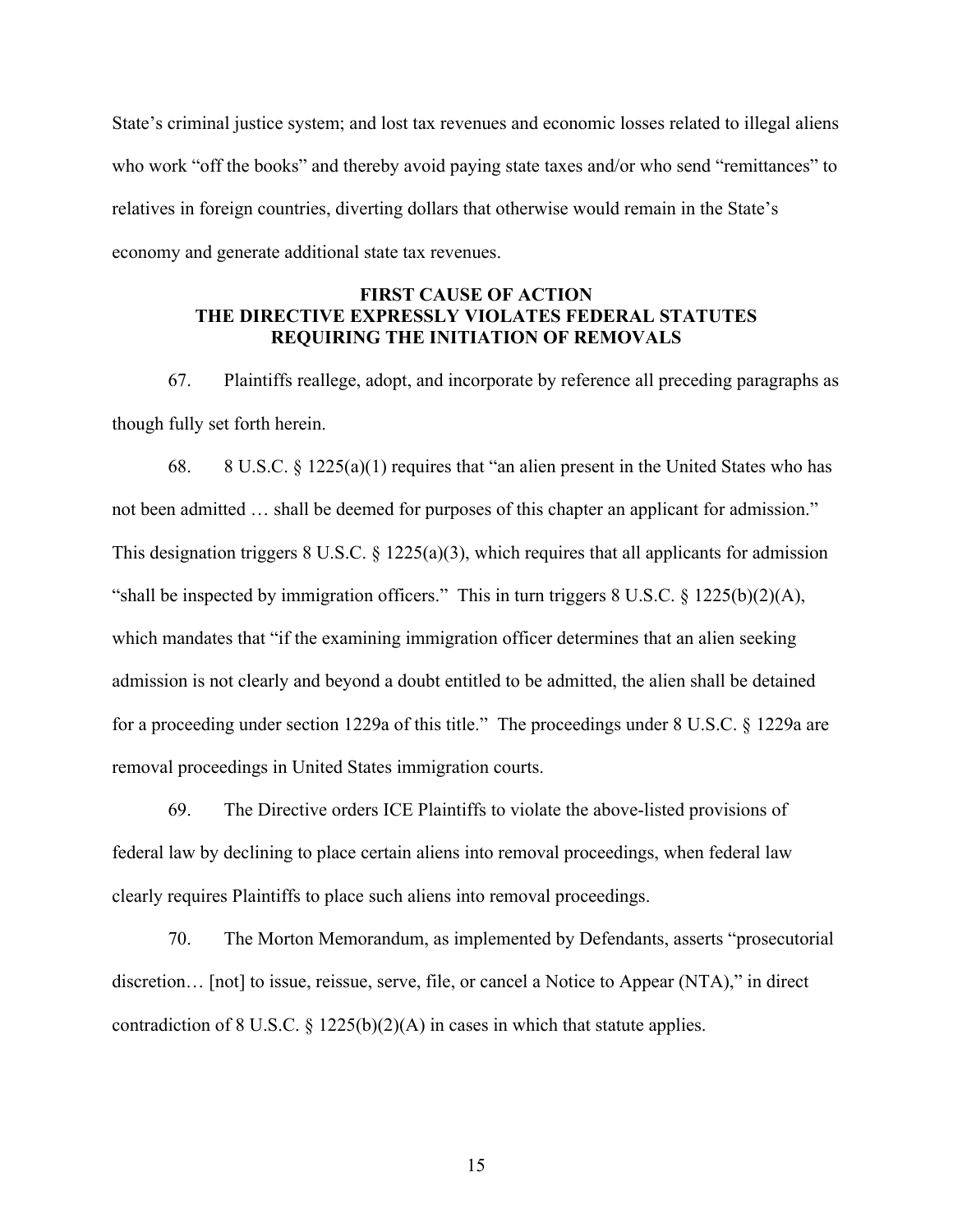71. Because Congress has expressly limited the discretion of Defendants to not initiate removal proceedings, any "prosecutorial discretion" that Defendants exercise must be consistent with 8 U.S.C. § 1225 and can only occur after an alien has been placed into removal proceedings as required by 8 U.S.C. § 1225, or under a provision of federal law expressly authorizing such "prosecutorial discretion."

72. Defendant Napolitano's authority under 8 USC § 1103(a)(5) and 8 CFR § 2.1 does not authorize her to order her subordinate officers or employees to violate the requirements of federal law expressed in 8 U.S.C. § 1225.

73. Plaintiffs seek a declaratory judgment to these effects, together with corresponding injunctive relief.

# **SECOND CAUSE OF ACTION THE DIRECTIVE VIOLATES FEDERAL LAW BY CONFERRING A NON-STATUTORY FORM OF BENEFIT, DEFERRED ACTION, TO MORE THAN 1.7 MILLION ALIENS, RATHER THAN A FORM OF RELIEF OR BENEFIT THAT FEDERAL LAW PERMITS ON SUCH A LARGE SCALE**

74. Plaintiffs reallege, adopt, and incorporate by reference all preceding paragraphs as though fully set forth herein.

75. "Deferred action" is a benefit that is not authorized in federal statute and is only authorized to a limited extent and for limited purposes in federal regulations.

76. No federal regulation authorizes the granting of the benefit of deferred action to aliens who are in the position of the more than 1.7 million beneficiaries of the Directive.

77. No federal regulation authorizes the conferral of the benefit of deferred action to an entire category of unlawfully present aliens numbering in excess of 1.7 million persons.

78. If an executive agency's practice contradicts the express terms of federal law, that practice is *ultra vires* and unlawful.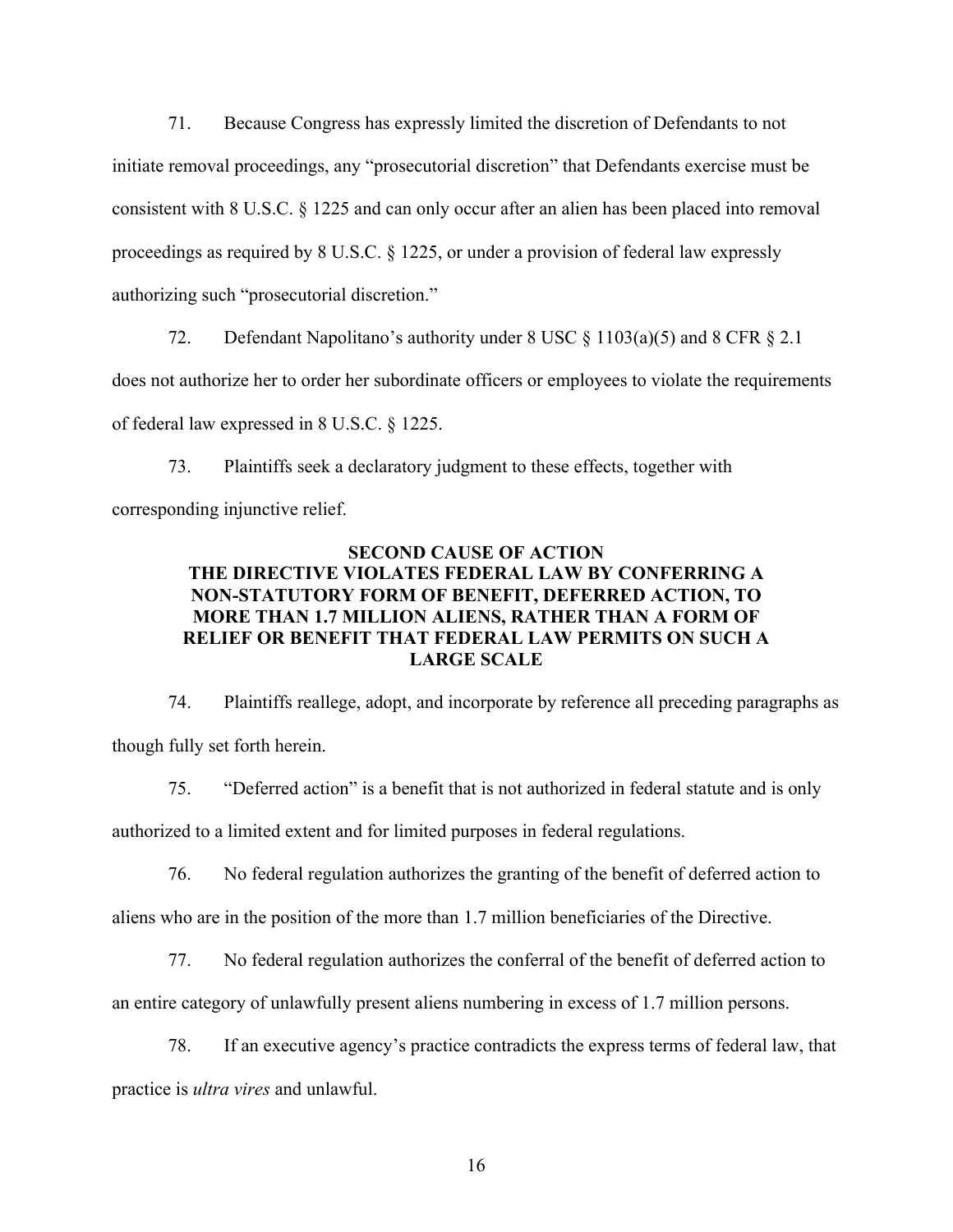79. Defendant Napolitano's authority under 8 USC § 1103(a)(5) and 8 CFR § 2.1 does not authorize her to order her subordinate officers or employees to violate the requirements of federal law expressed in 8 U.S.C. § 1225.

80. Plaintiffs seek a declaratory judgment to these effects, together with corresponding injunctive relief.

### **THIRD CAUSE OF ACTION THE DIRECTIVE VIOLATES FEDERAL LAW BY CONFERRING THE LEGAL BENEFIT OF EMPLOYMENT AUTHORIZATION WITHOUT ANY STATUTORY BASIS AND UNDER THE FALSE PRETENSE OF "PROSECUTORIAL DISCRETION"**

81. Plaintiffs reallege, adopt, and incorporate by reference all preceding paragraphs as though fully set forth herein.

82. The Directive purports to use "prosecutorial discretion" to grant the benefit of employment authorization to unlawfully present aliens.

83. Employment authorization is a benefit under federal regulations that is "granted" to beneficiary aliens.  $8 \text{ C.F.R.}$   $\S 274a.12(c)(14)$ .

84. Federal law specifies the circumstances under which aliens may be granted the benefit of employment authorization.

85. The Morton Memorandum on pp. 2-3 lists twelve ways in which "prosecutorial discretion" may purportedly be exercised in immigration law, but nowhere mentions the conferral of the benefit of employment authorization.

86. "Prosecutorial discretion," insofar as it is permitted by federal immigration law, is by definition the exercise of discretion not to remove; it is not the conferral of a benefit.

87. To the limited extent that any "prosecutorial discretion" is permitted by federal immigration law, such discretion allows ICE to seek the cancellation or withholding of a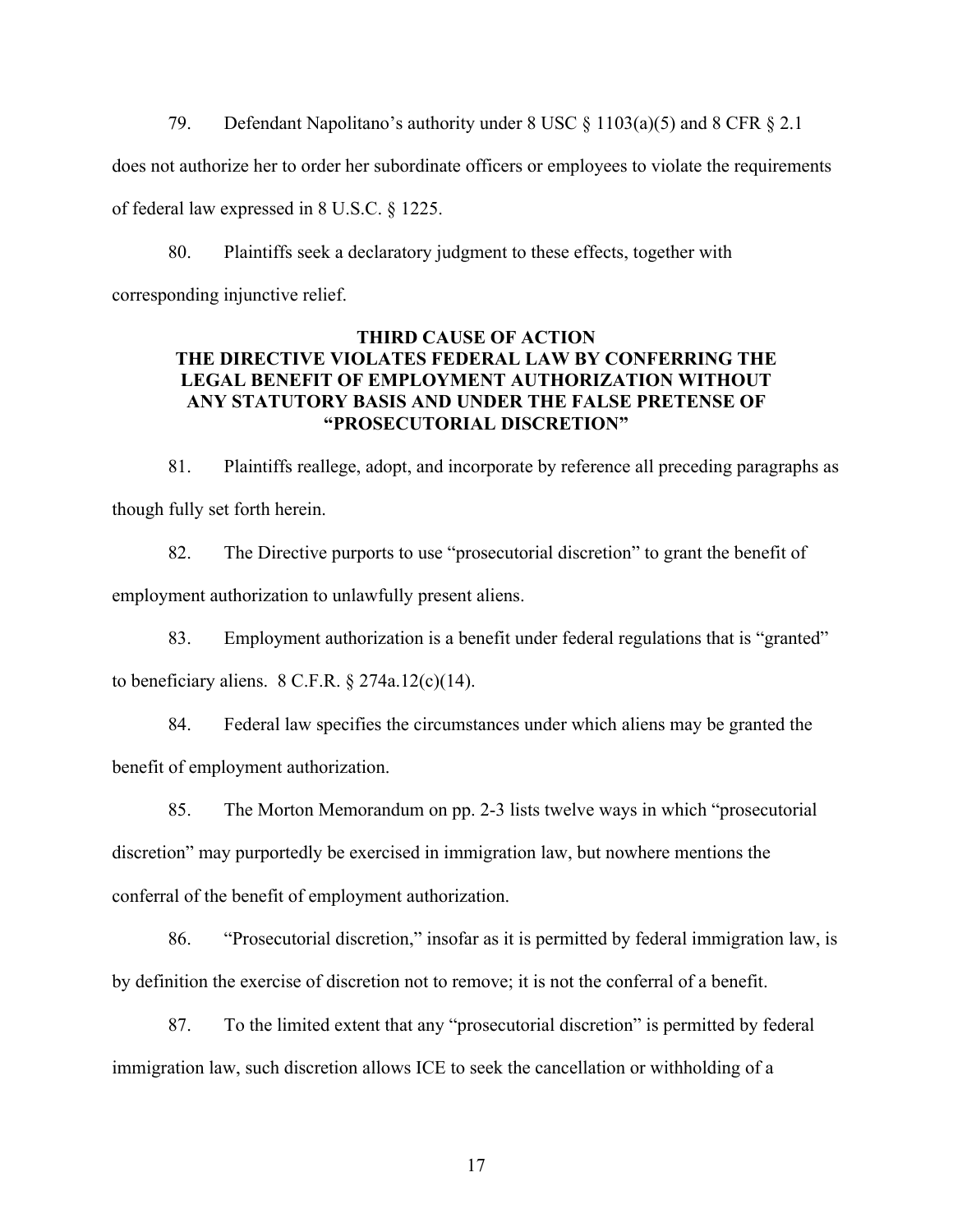removal. The exercise of "prosecutorial discretion" does not permit any DHS employee or officer to grant unlawfully present aliens the benefit of employment authorization in the manner attempted by the Directive.

88. U.S. Citizenship and Immigration Services is not a law enforcement agency.

89. A non-law-enforcement agency cannot exercise prosecutorial discretion.

90. Defendant Napolitano's authority under 8 USC § 1103(a)(5) and 8 CFR § 2.1 does not authorize her to order her subordinate officers or employees to confer a substantive benefit on aliens that is not authorized by federal law.

91. Plaintiffs seek a declaratory judgment to these effects, together with corresponding injunctive relief.

### **FOURTH CAUSE OF ACTION THE DIRECTIVE VIOLATES THE CONSTITUTIONAL ALLOCATION OF LEGISLATIVE POWER TO CONGRESS**

92. Plaintiffs reallege, adopt, and incorporate by reference all preceding paragraphs as though fully set forth herein.

93. Article I, section 1, of the United States Constitution provides that "All legislative Powers herein granted shall be vested in a Congress of the United States, which shall consist of a Senate and House of Representatives."

94. The Development, Relief, and Education for Alien Minors Act (DREAM Act), in various forms, has been proposed in Congress at least 24 times. It was introduced in the following bills: S. 1291, 107th Cong. §§ 2, 3 (2001); S. 1545, 108th Cong. (2003); S. 2863, 108th Cong. §§ 1801-1813 (2004); S. 2075, 109th Cong. (2005); H.R. 5131, 109th Cong. (2006); S. 2611, 109th Cong. §§ 621–632 (2006); H.R. 1275, 110th Cong. (2007); H.R. 1645, 110th Cong. §§ 621-632 (2007); S. 774, 110th Cong. (2007); S. 1348, 110th Cong. §§ 621–632 (2007)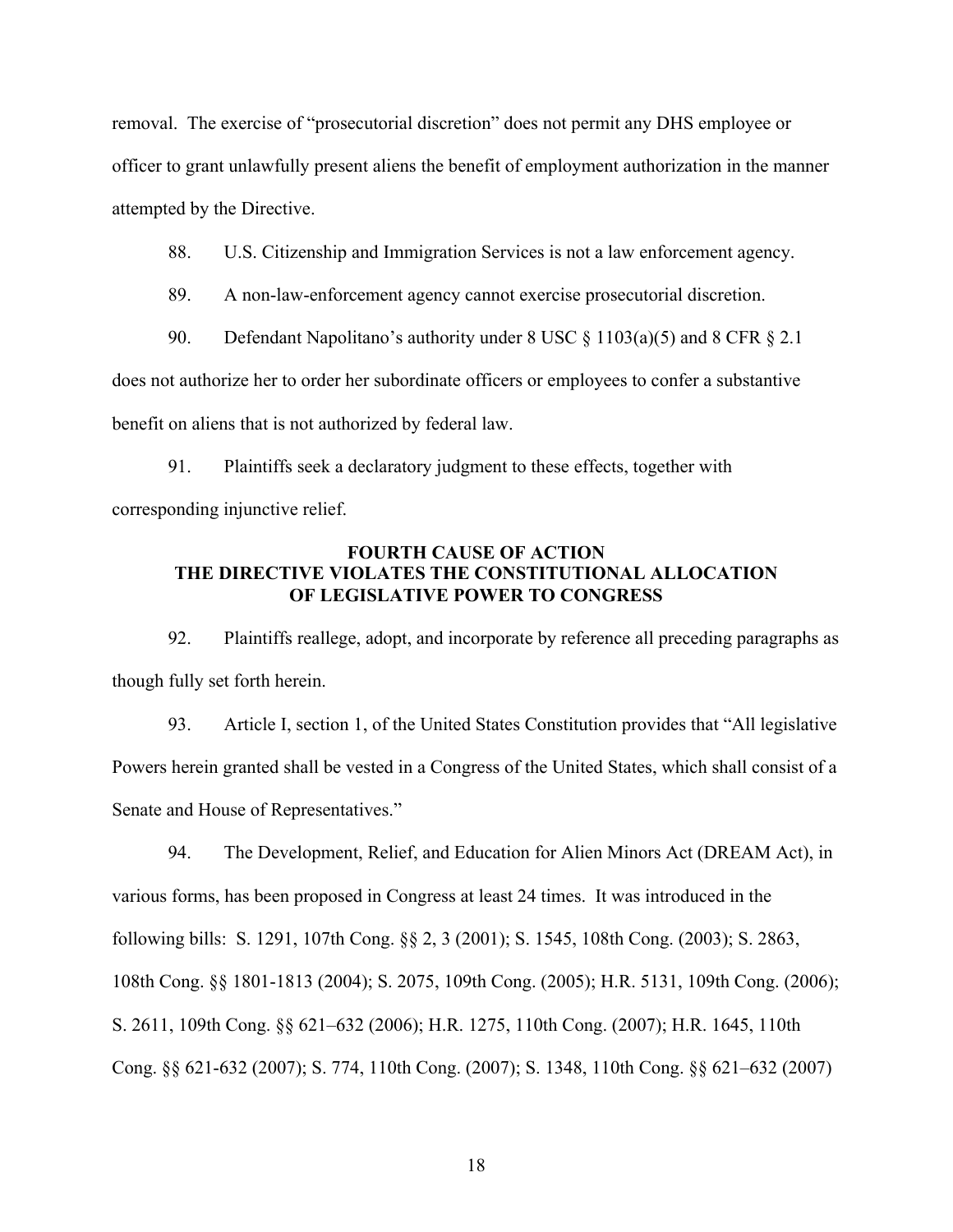(as amended by S.A. 1150 §§ 612–619); S. 1639, 110th Cong. §§ 612-620 (2007); S. 2205, 110th Cong. (2007); H.R. 1751, 111th Cong. (2009); S. 729, 111th Cong. (2009); H.R. 5281, 111th Cong. §§ 5-16 (2010); H.R. 6497, 111th Cong. (2010); S. 3827, 111th Cong. (2010); S. 3932, 111th Cong. §§ 531-542 (2010); S. 3962, 111th Cong. (2010); S. 3963, 111th Cong. (2010); S. 3992, 111th Cong. (2010); H.R. 1842, 112th Cong. (2011); S. 952, 112th Cong. (2011); S. 1258, 112th Cong. §§ 141-149 (2011); H.R. 5869, 112th Cong. (2012).

95. The principal provisions of the DREAM Act, as reiterated in the two dozen DREAM Act bills introduced in Congress, are that it establishes a class of unlawfully present aliens who may apply for cancellation of removal and either temporary or conditional lawful residence, and then may adjust to lawful permanent resident status or have the conditions removed. The class is generally defined as those aliens who arrived in the United States as minors, have been physically present in the United States for a period of years (typically five years) prior to enactment, have not been convicted of a felony or two or more misdemeanors and do not pose a threat to national security or public safety, have earned a high school diploma or a general education development certificate in the United States, and are below a certain age (typically early to mid-thirties) on the date of enactment. Qualifying aliens whose removal is cancelled and who are granted temporary or conditional residence then must be admitted to, or earn a certain number of credits in, an institution of higher education or serve honorably in the U.S. Armed Forces for a certain period in order to adjust to lawful permanent resident status or have the conditions on their status removed.

96. The DREAM Act has never been passed by both houses of Congress and signed into law by the President.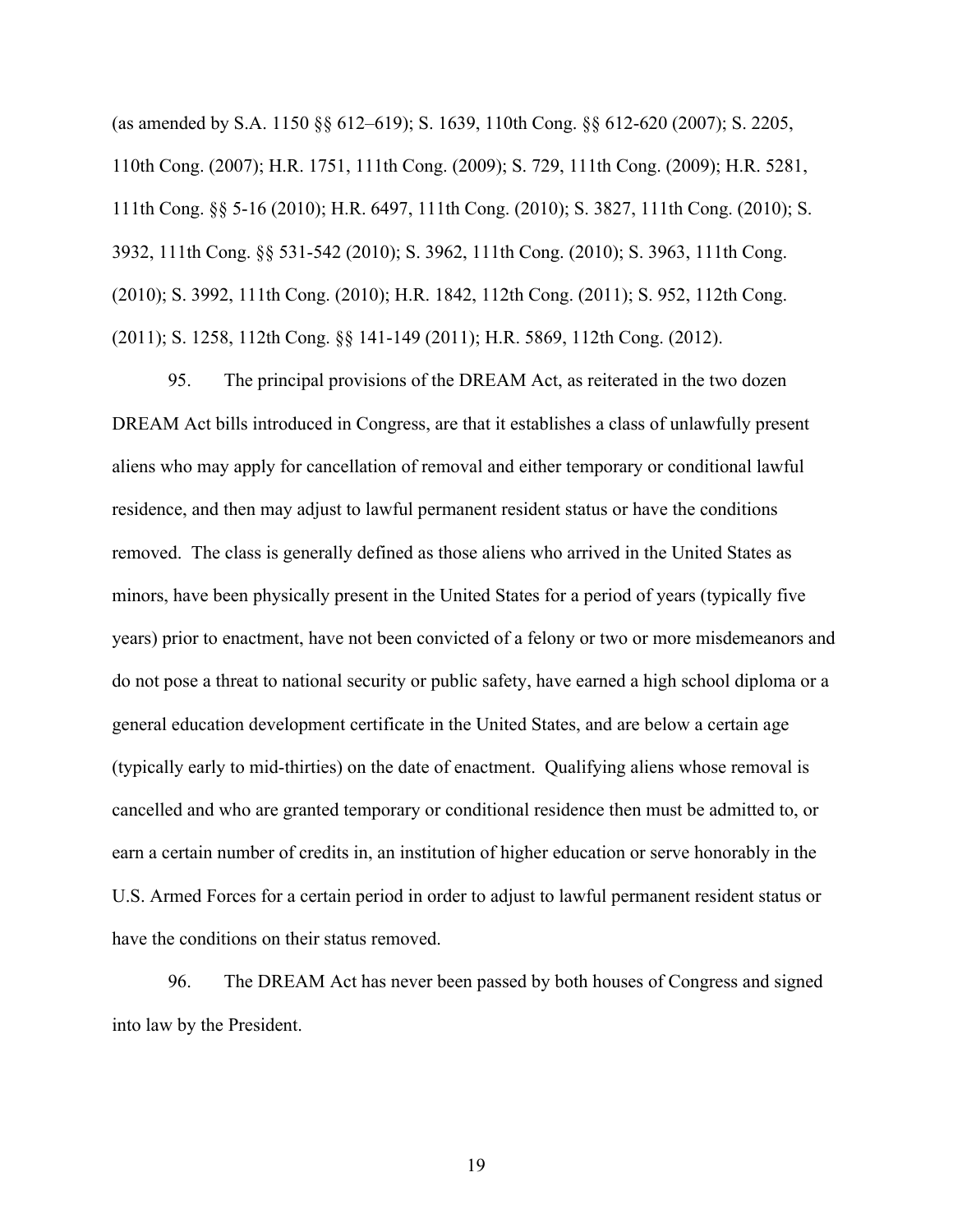97. The fact that the DREAM Act has been proposed in Congress two dozen times, and has been voted on by the United States House of Representatives and by the United States Senate, indicates Congress's understanding that federal legislation is required in order to achieve these objectives.

98. The Directive attempts to confer continued presence in the United States, as well as employment authorization, to all aliens meeting the criteria specified in the Directive.

99. The unlawfully present aliens who are given benefits by the Directive are substantially the same aliens that would have been given benefits by the DREAM Act, had it passed both Houses of Congress and been signed into law by the President.

100. The conferral of legal rights and privileges to a large class of persons meeting certain criteria is a legislative act.

101. The application of "deferred action" to approximately 15% of aliens who are in the United States without authorization is not an exercise of executive branch discretion permitted by the Constitution. The application of "deferred action" to approximately 15% of aliens who are in the United States without authorization is a legislative act of amnesty, the granting of a legislative benefit, and an act otherwise exceeding the Secretary's authority as a principal executive officer under the Constitution. It therefore usurps the legislative authority conferred by the Constitution exclusively on Congress.

102. Because the Directive is a legislative act that Defendants have implemented through executive action, it is in violation of Article I, section 1, of the United States Constitution.

103. Defendant Napolitano's authority under 8 USC § 1103(a)(5) and 8 CFR § 2.1 does not authorize her to exercise legislative powers through the issuance of directives.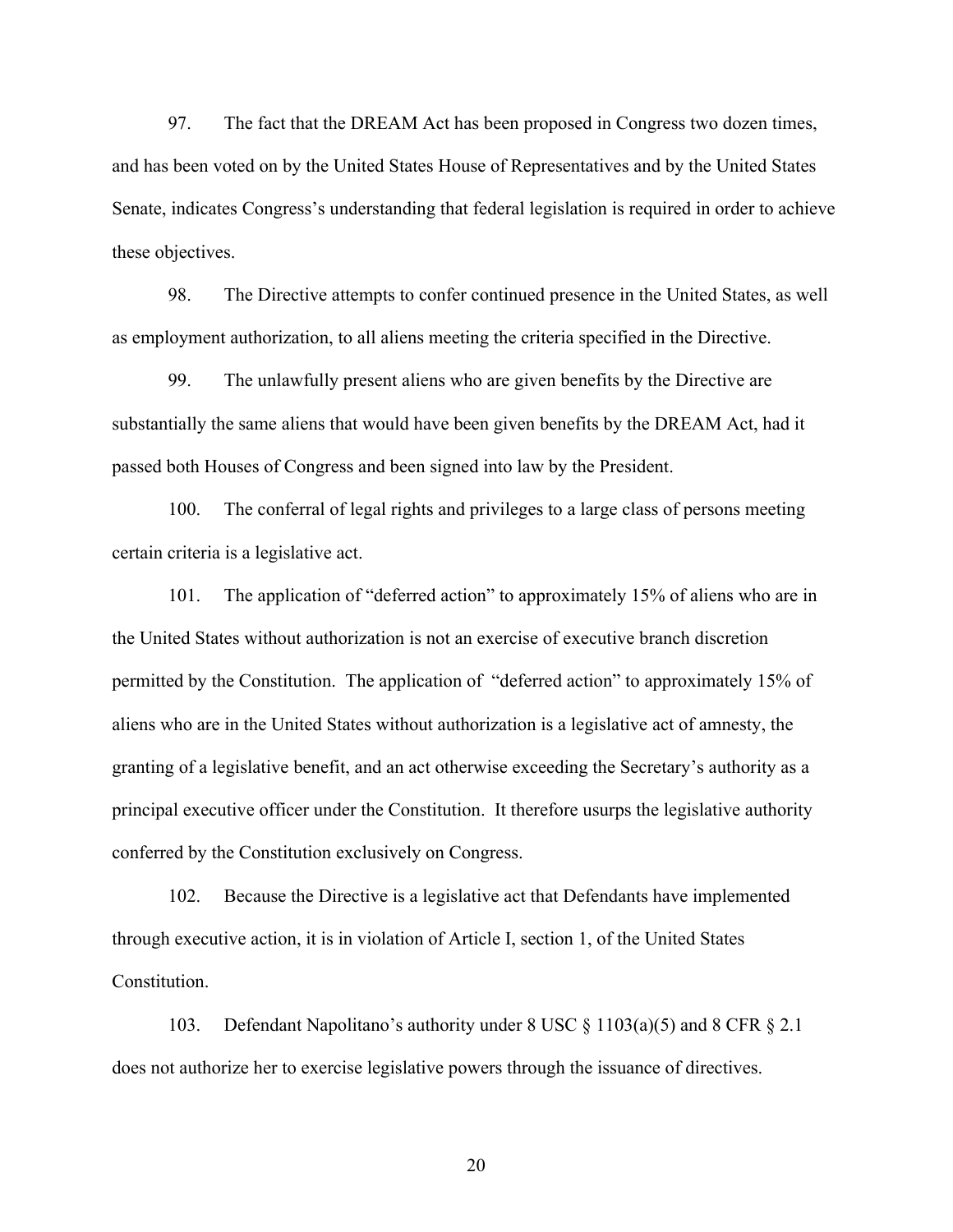104. Plaintiffs seek a declaratory judgment to these effects, together with corresponding injunctive relief.

# **FIFTH CAUSE OF ACTION THE DIRECTIVE VIOLATES THE ARTICLE II, SECTION 3, CONSTITUTIONAL OBLIGATION OF THE EXECUTIVE TO TAKE CARE THAT THE LAWS ARE FAITHFULLY EXECUTED**

105. Plaintiffs reallege, adopt, and incorporate by reference all preceding paragraphs as though fully set forth herein.

106. Article II, section 3, of the United States Constitution requires that the President, by and through his executive branch officials, including Defendants, "shall take Care that the Laws be faithfully executed."

107. The application of "deferred action" to approximately 15% of aliens who are in the United States without authorization is not consistent with the executive's duty to take care that the laws be faithfully executed. In effect, the Directive orders that the immigration laws of the United States shall not be executed against a class of more than 1.7 million aliens.

108. Defendant Napolitano's authority under 8 USC § 1103(a)(5) and 8 CFR § 2.1 does not authorize her to order her subordinate officers or employees to decline to enforce federal immigration laws against a class of more than 1.7 million aliens.

109. Plaintiffs seek a declaratory judgment to these effects, together with corresponding injunctive relief.

## **SIXTH CAUSE OF ACTION THE DIRECTIVE VIOLATES THE ADMINISTRATIVE PROCEDURE ACT THROUGH CONFERRAL OF A BENEFIT WITHOUT REGULATORY IMPLEMENTATION**

110. Plaintiffs reallege, adopt, and incorporate by reference all preceding paragraphs as though fully set forth herein.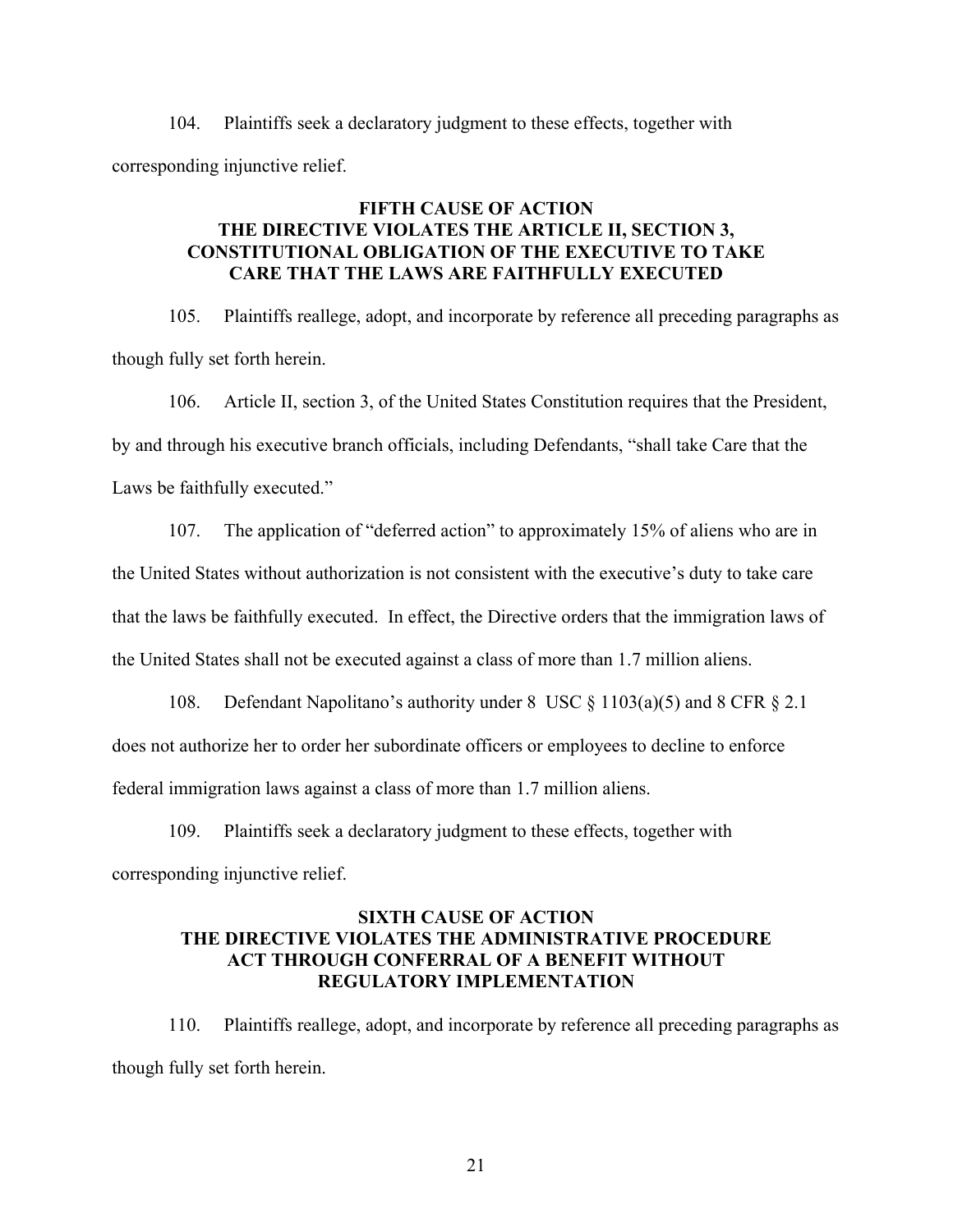111. The Administrative Procedure Act requires that agencies implementing Congressional statutes in whole or in part through an agency statement of general applicability and future effect designed to implement, interpret, or prescribe law or policy do so through a rulemaking. A rulemaking under the Administrative Procedure Act is defined as the agency process for formulating, amending, or repealing a rule through notice and comment procedures under the Administrative Procedure Act, 5 U.S.C. § 553. The Immigration and Nationality Act delegates authority to the Secretary of Homeland Security and the Attorney General to implement its provisions through regulations. The Secretary has not promulgated any regulation that establishes the criteria for eligibility for relief from removal from the United States or the granting of employment authorization. The Directive identifies a large class of individuals by specific eligibility criteria against whom the immigration laws of the United States requiring their removal shall not be executed and who are made eligible for specific benefits.

112. Establishing a class of eligibility by criteria for exception from removal from the United States and affirmative eligibility for benefits is quintessentially a "rule" under the Administrative Procedure Act, 5 U.S.C. § 551(4). The Secretary has not issued a notice of proposed rulemaking or promulgated a final rule in conformity with the Administrative Procedure Act. The Directive is not a rule under the Administrative Procedure Act.

113. The Directive is in excess of statutory jurisdiction, authority, or limitations, or short of statutory right, and without observance of procedure required by the Administrative Procedure Act.

114. Defendant Napolitano's issuance of a Federal Register Notice on August 16, 2012, as part of a so-called "information collection" exercise in no way satisfies the publication and comment requirements for rulemaking under the Administrative Procedure Act.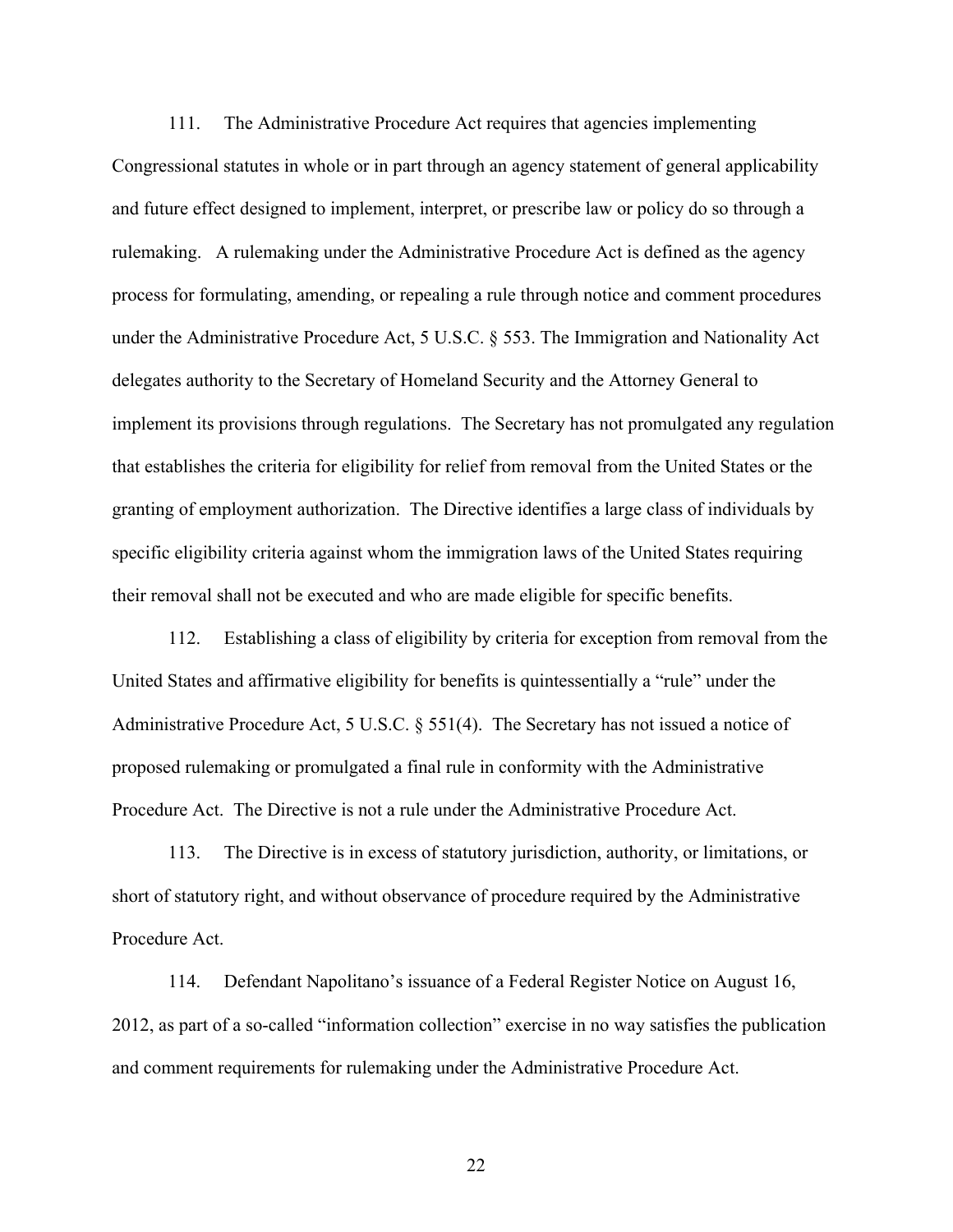115. Defendant Napolitano's authority under 8 USC § 1103(a)(5) and 8 CFR § 2.1 does not authorize her to order her subordinate officers or employees to circumvent the terms of the Administrative Procedure Act by simply issuing "directives" or "orders" that confer substantive legal benefits and privileges, and significantly transform the enforcement of federal immigration law.

116. Plaintiffs seek a declaratory judgment to these effects, together with corresponding injunctive relief.

### **PRAYER FOR RELIEF**

Wherefore, Plaintiffs respectfully request that the Court:

A. Declare pursuant to 28 U.S.C. §§ 2201 and 2202 and 5 U.S.C. § 706(2)(B) that the Directive is unlawful and in violation of Article I of the Constitution of the United States as a usurpation of legislative authority, and vacate the Directive;

B. Declare pursuant to 28 U.S.C. §§ 2201 and 2202 and 5 U.S.C. § 706(2)(B) that the Directive is unlawful and in violation of Article II of the Constitution of the United States as in excess of executive authority and vacate the Directive;

C. Declare pursuant to 28 U.S.C. §§ 2201 and 2202 and 5 U.S.C. § 706(2)(B) that the Directive and relevant provisions of the Morton Memorandum are unlawful and in violation of 8 U.S.C. § 1225(b)(2)(A) and vacate the Directive and relevant provisions of the Morton Memorandum;

D. Declare pursuant to 28 U.S.C. §§ 2201 and 2202 and 5 U.S.C. § 706(2)(C) that the Directive is unlawful and in violation of the Immigration and Nationality Act as in excess of delegated authority and vacate the Directive;